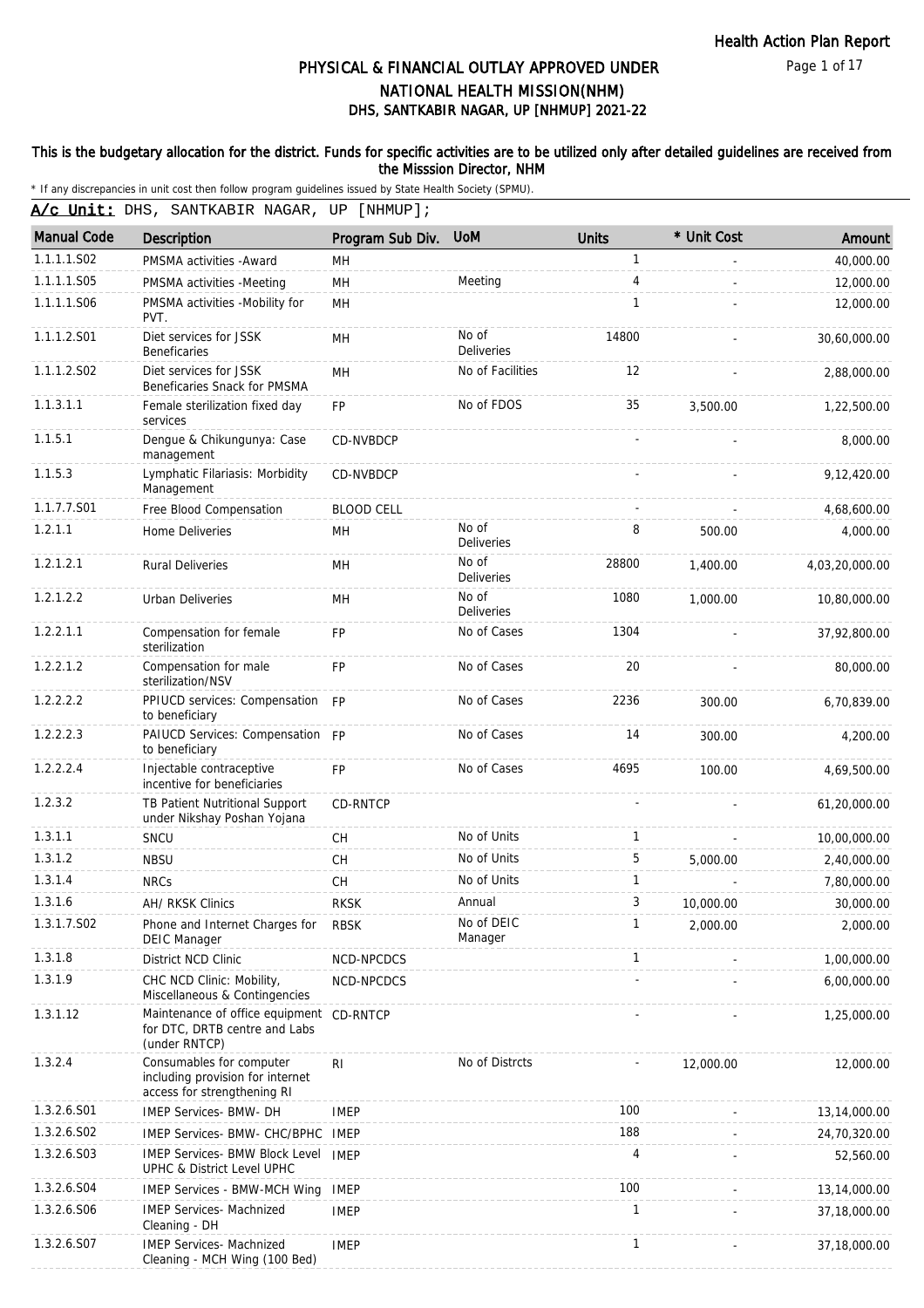### This is the budgetary allocation for the district. Funds for specific activities are to be utilized only after detailed guidelines are received from the Misssion Director, NHM

| <b>Manual Code</b> | Description                                                                                                                                                                                                  | Program Sub Div. | <b>UoM</b>           | <b>Units</b>   | * Unit Cost | Amount       |
|--------------------|--------------------------------------------------------------------------------------------------------------------------------------------------------------------------------------------------------------|------------------|----------------------|----------------|-------------|--------------|
| 1.3.2.6.S09        | <b>IMEP Services- Mechanized</b><br>Laundry- District Level Hospital                                                                                                                                         | <b>IMEP</b>      |                      | $\overline{2}$ |             | 17,49,000.00 |
| 1.3.2.6.S10        | IMEP Services- Cleaning -<br>CHC/BPHC                                                                                                                                                                        | <b>IMEP</b>      | per bed per<br>month | 188            | 548.35      | 12,37,078.00 |
| 2.2.1              | POL for Family Planning/ Others                                                                                                                                                                              | <b>FP</b>        | No of FDOS           | 35             | 1,000.00    | 35,000.00    |
| 2.2.2              | Mobility & Communication<br>support for AH counsellors &<br><b>RKSK Coordinators</b>                                                                                                                         | <b>RKSK</b>      |                      | 22             |             | 1,82,400.00  |
| 2.2.3              | Mobility support for RBSK Mobile RBSK<br>health team                                                                                                                                                         |                  | No of Vehicle        | 18             | 33,000.00   | 71,28,000.00 |
| 2.2.4              | Support for RBSK: CUG<br>connection per team and rental                                                                                                                                                      | <b>RBSK</b>      | No of Team           | 18             | 200.00      | 43,200.00    |
| 2.2.11             | Any Other                                                                                                                                                                                                    |                  |                      |                |             | 2,04,000.00  |
| 2.3.1.1.2          | Monthly Village Health and<br><b>Nutrition Days</b>                                                                                                                                                          | R <sub>l</sub>   | No of Session        | 3619           | 100.00      | 3,61,900.00  |
| 2.3.1.5            | Organizing Adolescent Health<br>day                                                                                                                                                                          | <b>RKSK</b>      | AHD                  | 216            | 2,500.00    | 5,40,000.00  |
| 2.3.1.6            | Organising Adolescent Friendly<br>Club meetings at subcentre<br>Level                                                                                                                                        | <b>RKSK</b>      | <b>AFC Meeting</b>   | 432            | 250.00      | 1,08,000.00  |
| 2.3.1.9            | Focus on slum & underserved<br>areas in urban areas/alternative<br>vaccinator for slums                                                                                                                      | R <sub>l</sub>   | No of<br>Vaccinators | 48             | 2,100.00    | 1,00,800.00  |
| 2.3.1.10           | Mobility support for mobile<br>health team/ TA/DA to<br>vaccinators                                                                                                                                          | R <sub>1</sub>   | No of Vehicle        | 3              | 3,96,000.00 | 11,88,000.00 |
| 2.3.1.11           | Outreach for demand<br>generation, testing and<br>treatment of Viral Hepatitis<br>through Mobile Medical<br>Units/NGOs/CBOs/etc                                                                              | CD-NVHCP         |                      |                |             | 20,000.00    |
| 2.3.2.3            | DMHP: Targeted interventions at NCD-NMHP<br>community level Activities &<br>interventions targeted at<br>schools, colleges, workplaces,<br>out of school adolescents, urban<br>slums and suicide prevention. |                  |                      | $\mathbf{1}$   |             | 6,00,000.00  |
| 2.3.3.2            | Screening and free spectacles to NCD-NPCB<br>school children                                                                                                                                                 |                  | No of Cases          |                |             | 6,01,300.00  |
| 2.3.3.3            | Screening and free spectacles<br>for near work to Old Person                                                                                                                                                 | NCD-NPCB         | No of Cases          |                |             | 3,00,650.00  |
| 2.3.3.4.1          | Coverage of Public School and<br>Private school                                                                                                                                                              | NCD-NTCP         |                      | 1              |             | 4,99,660.00  |
| 2.3.3.4.5          | Sensitization campaign for<br>college students                                                                                                                                                               | NCD-NTCP         |                      | $\mathbf{1}$   |             | 2,00,000.00  |
| 3.1.1.3.2.S01      | ASHA/AWW/Volunteer Incentive<br>for detection of leprosy                                                                                                                                                     | CD-NLEP          |                      |                |             | 19,500.00    |
| 3.1.1.3.2.S02      | <b>ASHA Incentive for PB</b><br>(Treatment completion)                                                                                                                                                       | CD-NLEP          |                      |                |             | 16,800.00    |
| 3.1.1.3.2.S03      | ASHA Incentive for MB<br>(Treatment completion)                                                                                                                                                              | CD-NLEP          |                      |                |             | 18,720.00    |
| 3.1.1.3.3          | Any Other ASHS Incentives<br>(ASHA Involvement under NLEP<br>- Sensitisation)                                                                                                                                | CD-NLEP          |                      |                |             | 23,900.00    |
| 3.1.1.3.A.S01      | ASHA Incentive/ Honorarium for<br>Malaria and LLIN Distribution                                                                                                                                              | CD-NVBDCP        |                      |                |             | 2,25,000.00  |
| 3.1.1.3.A.S02      | ASHA Incentive for Dengue and<br>Chikungunya                                                                                                                                                                 | CD-NVBDCP        |                      |                |             | 17,24,000.00 |
| 3.1.1.3.A.S04      | ASHA incentive for referral of<br>AES/JE cases to the nearest<br>CHC/DH/Medical College                                                                                                                      | CD-NVBDCP        |                      |                |             | 45,000.00    |
| 3.1.1.3.A.S05      | Honorarium for Drug Distribution CD-NVBDCP                                                                                                                                                                   |                  |                      |                |             | 45,83,970.00 |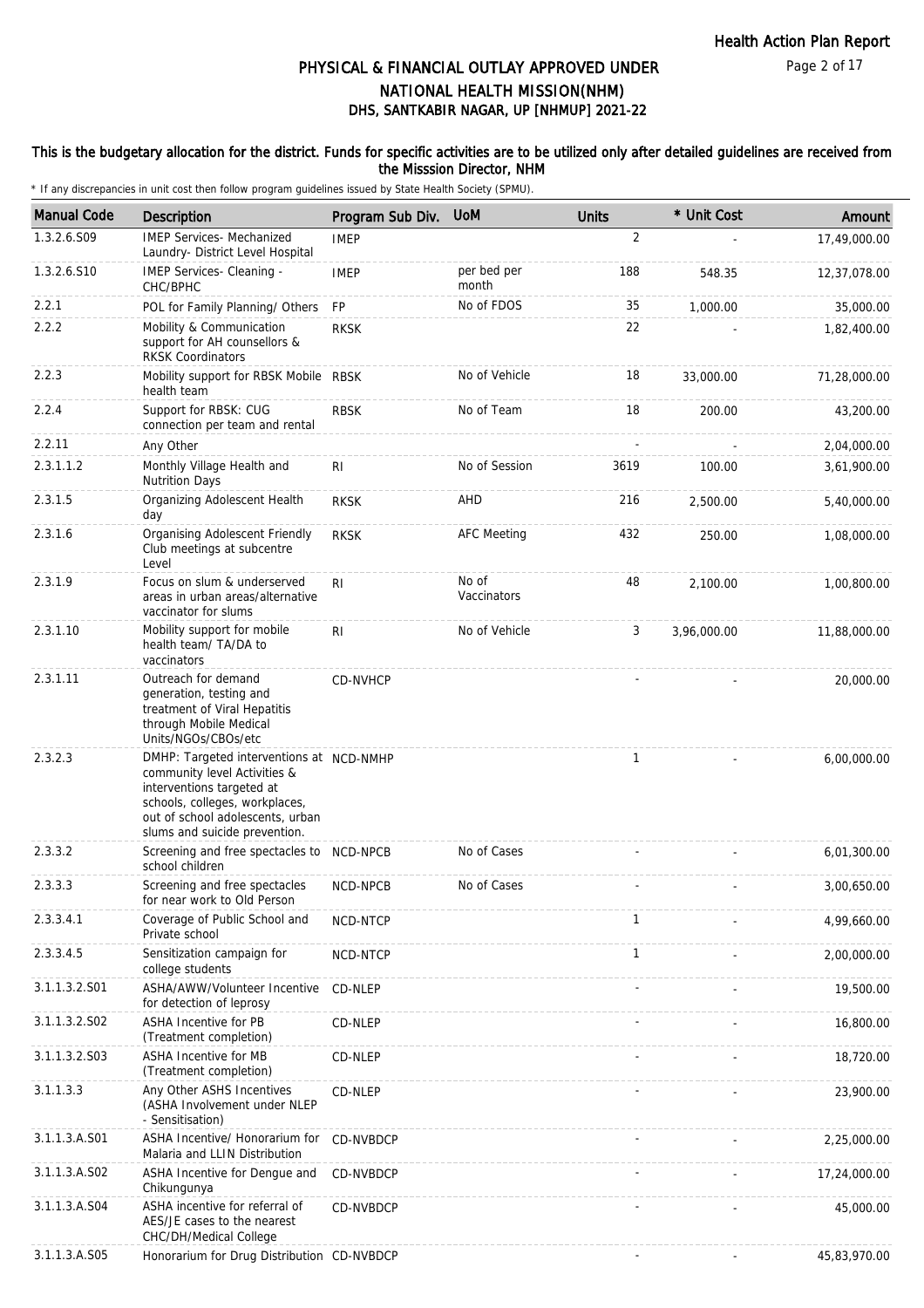#### Page 3 of 17

# DHS, SANTKABIR NAGAR, UP [NHMUP] 2021-22 PHYSICAL & FINANCIAL OUTLAY APPROVED UNDER NATIONAL HEALTH MISSION(NHM)

### This is the budgetary allocation for the district. Funds for specific activities are to be utilized only after detailed guidelines are received from the Misssion Director, NHM

| <b>Manual Code</b> | Description                                                                                                          | Program Sub Div. | <b>UoM</b>                               | <b>Units</b> | * Unit Cost | Amount            |
|--------------------|----------------------------------------------------------------------------------------------------------------------|------------------|------------------------------------------|--------------|-------------|-------------------|
|                    | including ASHAs and supervisors<br>involved in MDA                                                                   |                  |                                          |              |             |                   |
| 3.1.1.4.A.1.S01    | ASHA Incentive Filling of CBAC<br>forms and familly folder of<br>patients with confirm NCD cases                     | <b>CP</b>        | No. of<br><b>Beneficiaries</b>           |              | 10.00       | 23, 32, 480.00    |
| 3.1.1.1.4.S09.A    | ASHA incentive for HRP<br>identification and follow up                                                               | MН               | No of HRP                                | 600          | 300.00      | 1,80,000.00       |
| 3.1.1.1.1.S01      | JSY Incentive to ASHA                                                                                                | MH               | No of<br>Deliveries                      | 27900        |             | 1,67,40,000.00    |
| 3.1.1.1.1.S03      | National Iron Plus Incentive for<br>mobilizing children and/or<br>ensuring compliance and<br>reporting (6-59 months) | <b>CH</b>        | No of ASHA                               | 1733         | 50.00       | 5,19,900.00       |
| 3.1.1.1.2.S01      | ASHA incentive under MAA<br>programme @ Rs 100 per ASHA<br>for quarterly mother's meeting                            | <b>CH</b>        | No of ASHA                               | 1733         | 100.00      | 6,93,200.00       |
| 3.1.1.1.2.S02      | Incentive for Home Based<br>Newborn Care programme                                                                   | CH               | No. of Child                             | 44571        | 250.00      | 1, 11, 42, 750.00 |
| 3.1.1.1.2.S04      | Incentive for referral of SAM<br>cases to NRC and for follow up<br>of discharge SAM children from<br><b>NRCs</b>     | <b>CH</b>        | No.of SAM<br>Child referal &<br>followup | 1            | 150.00      | 28,800.00         |
| 3.1.1.1.2.S05      | Incentive for National<br>Deworming Day for mobilising<br>out of school children                                     | <b>RKSK</b>      | ASHA                                     | 1650         | 100.00      | 1,65,000.00       |
| 3.1.1.1.2.S06      | Incentive for IDCF for<br>prophylactic distribution of ORS<br>to family with under-five<br>children.                 | CH               | No of ASHA                               | 1733         | 100.00      | 1,73,300.00       |
| 3.1.1.1.2.S07      | Incentive to ASHA for Quaterly<br>Visit Under HBYC                                                                   | <b>CH</b>        | No of Children                           | 24590        | 50.00       | 61,47,500.00      |
| 3.1.1.1.3.S01      | ASHA Incentive under<br>Immunzation                                                                                  | R <sub>1</sub>   | No of Children                           | 40753        | 225.00      | 91,69,380.00      |
| 3.1.1.1.4.S08      | ASHA incentive for injectable<br>contraceptive (Antara)                                                              | <b>FP</b>        | No of Cases                              | 2535         | 100.00      | 2,53,500.00       |
| 3.1.1.1.4.S09.B    | Reimbursement of travel<br>expenses for accompanying a<br>women to facility for medical<br>abortion                  | <b>FP</b>        | No of Cases                              | 100          | 225.00      | 22,500.00         |
| 3.1.1.1.4.S09.C    | Reimbursement of travel<br>expenses for accompanying a<br>women to facility for surgical<br>abortion (MVA/EVA)       | <b>FP</b>        | No of Cases                              | 100          | 150.00      | 15,000.00         |
| 3.1.1.1.4.S01      | <b>ASHA Incentives under Saas</b><br>Bahu Sammellan                                                                  | <b>FP</b>        | No of Events                             | 1115         | 100.00      | 1,11,500.00       |
| 3.1.1.1.4.S02      | ASHA Incentives under Nayi Pehl FP<br>Kit                                                                            |                  | No of Kits                               | 5516         | 100.00      | 5,51,600.00       |
| 3.1.1.1.4.S04      | ASHA PPIUCD incentive for<br>accompanying the client for<br>PPIUCD insertion                                         | FP               | No of Cases                              | 2928         | 150.00      | 4,39,239.00       |
| 3.1.1.1.4.S05      | ASHA PAIUCD incentive for<br>accompanying the client for<br>PAIUCD insertion                                         | FP               | No. of cases                             | 14           | 150.00      | 2,100.00          |
| 3.1.1.1.4.S06.A    | ASHA incentive under ESB<br>scheme for promoting spacing of<br>births between 02 children                            | <b>FP</b>        | No. of cases                             | 877          | 500.00      | 4,38,500.00       |
| 3.1.1.1.4.S06.B    | ASHA incentive under ESB<br>scheme for promoting spacing of<br>02 years after marriage                               | <b>FP</b>        | No. of cases                             | 676          |             | 3,38,000.00       |
| 3.1.1.1.4.S07      | ASHA incentive under ESB<br>scheme for promoting Adoption<br>of Limiting Method upto Two<br>Children                 | <b>FP</b>        | No of Cases                              | 210          | 1,000.00    | 2,10,000.00       |
| 3.1.1.1.5.S02      | Incentive for mobilizing                                                                                             | <b>RKSK</b>      | ASHA                                     | 270          | 200.00      | 2,16,000.00       |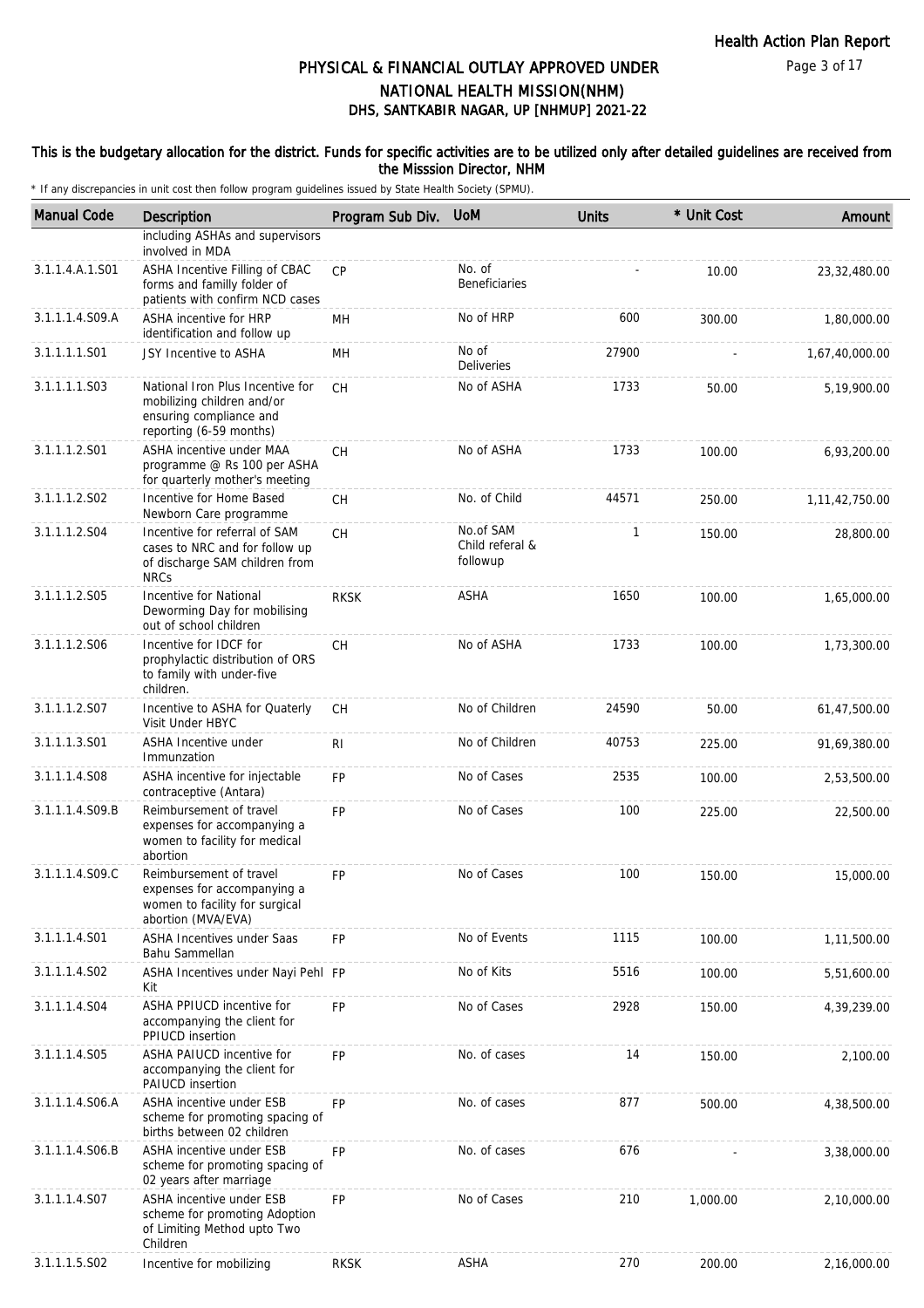### This is the budgetary allocation for the district. Funds for specific activities are to be utilized only after detailed guidelines are received from the Misssion Director, NHM

| <b>Manual Code</b> | Description                                                                                                                       | Program Sub Div. | <b>UoM</b>                             | <b>Units</b> | * Unit Cost | Amount         |
|--------------------|-----------------------------------------------------------------------------------------------------------------------------------|------------------|----------------------------------------|--------------|-------------|----------------|
|                    | adolescents and community for<br>AHD                                                                                              |                  |                                        |              |             |                |
| 3.1.1.5            | ASHA incentives for routine<br>activities                                                                                         | <b>CP</b>        | No. of Rural &<br>Rurban ASHA          |              | 2,000.00    | 4,74,60,000.00 |
| 3.1.1.6.S01        | Incentive to ASHA Facilitator for<br>CBAC, HRP and SAM Tracking                                                                   | <b>CP</b>        | No of AF                               |              | 1,700.00    | 17,74,800.00   |
| 3.1.1.6.S02        | Incentive to ASHA for Health<br>Promotion Day                                                                                     | CP               | No. of Rural &<br>Rurban ASHA          |              | 200.00      | 47,46,000.00   |
| 3.1.1.6.S03        | Incentive to ASHA under PMMVY CP                                                                                                  |                  | No. of<br><b>Beneficiaries</b>         |              | 100.00      | 13,98,600.00   |
| 3.1.1.6.S04        | ASHA Beema- Pradhan Mantri<br>Jeevan Jyoti & Suraksh Bima<br>Yojna                                                                | CP               |                                        |              |             | 5,68,818.00    |
| 3.1.1.6.S05        | Mother Group Meeting                                                                                                              | CP               | No. of Rural &<br>Rurban ASHA          |              |             | 55,94,400.00   |
| 3.1.3.1.1.S01      | Asha/ Asha Sangni Uniform                                                                                                         | CP               | No. of<br>Rural, Rurban<br>ASHA & AF   |              | 600.00      | 12,51,000.00   |
| 3.1.3.1.1.S02      | Asha/ Asha Sangni Umbrella                                                                                                        | <b>CP</b>        | No. of<br>Rural, Rurban<br>ASHA & AF   |              | 200.00      | 4,17,000.00    |
| 3.1.3.1.3          | Awards to ASHA's/Link workers                                                                                                     | <b>CP</b>        | No. of<br>Rural, Urban<br>,Rurban ASHA |              | 300.00      | 6,17,700.00    |
| 3.1.3.1.6          | Supervision costs by ASHA<br>facilitators (Shangni) (12<br>months)                                                                | <b>CP</b>        | No of AF                               |              | 7,200.00    | 75,16,800.00   |
| 3.1.1.1.3.S02.A    | Mobilization of children through<br>ASHA or other mobilizers                                                                      | <b>RI</b>        | No of Session                          | 17218        | 150.00      | 25,82,700.00   |
| 3.1.3.5.S01        | Incentive for other link workers<br>for Prepration of Due List of<br>Childrens to be immunized                                    | R <sub>l</sub>   | No of Session                          | 96           | 100.00      | 9,600.00       |
| 3.1.2.10.S03       | Incentive to ASHA Cluster<br>Meeting                                                                                              | CP               |                                        |              |             | 24,81,700.00   |
| 3.2.3.1.1          | <b>Treatment Supporter</b><br>Honorarium (Rs 1000)                                                                                | CD-RNTCP         |                                        |              |             | 14,40,000.00   |
| 3.2.3.1.2          | <b>Treatment Supporter</b><br>Honorarium (Rs 5000)                                                                                | CD-RNTCP         |                                        |              |             | 3,87,000.00    |
| 3.2.3.1.3          | Incentive for informant (Rs 500)                                                                                                  | <b>CD-RNTCP</b>  |                                        |              |             | 2,21,400.00    |
| 3.2.3.1.4.S01      | State/District TB Forums                                                                                                          | CD-RNTCP         |                                        |              |             | 5,000.00       |
| 3.2.3.1.4.S02      | Community Engagement<br>activities /Incentive for<br>community<br>volunteers/supervisors /LT etc<br>undertaking ACF               | CD-RNTCP         |                                        |              |             | 13,20,000.00   |
| 3.2.1.1.S02        | Other activities under Mission<br>Parivar Vikas: Demand<br>Generation (Saas Bahu<br>Sammellan)                                    | <b>FP</b>        | No of Events                           | 1115         | 1,500.00    | 16,72,500.00   |
| 3.2.1.2            | Incentives for Peer Educators                                                                                                     | <b>RKSK</b>      | Peer Educator                          | 1080         | 50.00       | 6,48,000.00    |
| 3.3.2              | Orientation Workshops,<br>Trainings and capacity building<br>of PRI for RKS at District Health<br>Societies, CHC and PHC          | CP               |                                        |              |             | 12,16,500.00   |
| 3.3.3.2            | Training of PRI's<br>representatives/ Police<br>personnel/ Teachers/ Transport<br>personnel/ NGO personnel/<br>other stakeholders | NCD-NTCP         |                                        | $\mathbf{1}$ |             | 30,000.00      |
| 3.3.3.3            | Training of PRI under National<br>Program for Climate Change and<br>Human Health (NPCCHH)                                         | NCD-NPCCHH       |                                        | $\mathbf{1}$ |             | 70,000.00      |
| 3.3.4.S01          | AAA Platform                                                                                                                      | CP               | No. of Rural &                         |              | 75.00       | 29,02,950.00   |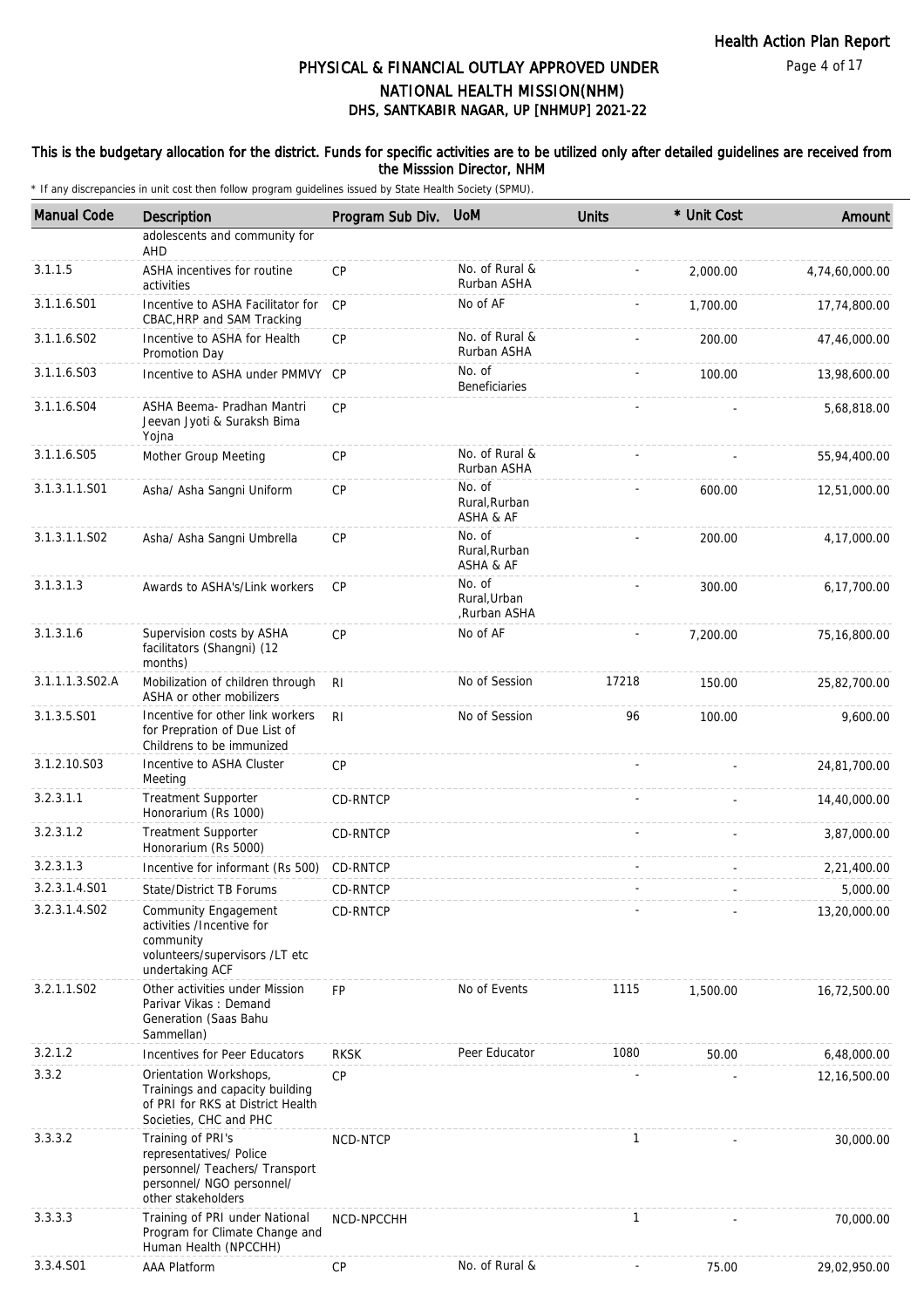#### Page 5 of 17

## DHS, SANTKABIR NAGAR, UP [NHMUP] 2021-22 PHYSICAL & FINANCIAL OUTLAY APPROVED UNDER NATIONAL HEALTH MISSION(NHM)

### This is the budgetary allocation for the district. Funds for specific activities are to be utilized only after detailed guidelines are received from the Misssion Director, NHM

| <b>Manual Code</b> | Description                                                             | Program Sub Div.  | <b>UoM</b>                               | Units        | * Unit Cost | Amount         |
|--------------------|-------------------------------------------------------------------------|-------------------|------------------------------------------|--------------|-------------|----------------|
|                    |                                                                         |                   | Rurban ASHA                              |              |             |                |
| 4.1.1              | <b>District Hospitals</b>                                               | CP                | No. of DH                                | $\mathbf{1}$ | 5,00,000.00 | 5,00,000.00    |
| 4.1.3              | <b>Community Health Centers</b>                                         | CP                | No of CHC                                | 9            | 2,50,000.00 | 22,50,000.00   |
| 4.1.4              | <b>Primary Health Centers</b>                                           | <b>CP</b>         | No of PHC                                | 20           | 87,500.00   | 17,50,000.00   |
| 4.1.5              | Sub Centers                                                             | CP                | No. of Sub<br>Centre                     |              | 10,000.00   | 18,30,000.00   |
| 4.1.6              | Village Health Sanitation &<br><b>Nutrition Committee</b>               | <b>CP</b>         | No. of VHSNC                             |              | 10,000.00   | 1,04,70,000.00 |
| 4.1.7.S01          | <b>H&amp;WC Additional Untied Grant-</b><br><b>SC</b>                   | CP                | No. of HWC-<br><b>SC</b>                 |              | 30,000.00   | 39,50,000.00   |
| 4.1.7.S02          | H&WC Additional Untied Grant-<br>PHC                                    | CP                | No. of HWC-<br>PHC                       |              | 50,000.00   | 9,50,000.00    |
| 5.1.1.2.8          | Infrastructure strengthening of<br>SC to H&WC                           | <b>CP</b>         | No. of HWC-<br><b>SC</b>                 |              | 7,00,000.00 | 3,43,00,000.00 |
| 5.1.1.2.9          | Infrastructure strengthening of<br>PHC to H&WC                          | CP                | No. of HWC-<br><b>PHC</b>                |              | 2,74,000.00 | 5,48,000.00    |
| 5.1.2              | Sub Centre Rent and<br>Contingencies                                    | CP                |                                          |              |             | 14,76,000.00   |
| 5.3.3              | Blood bank/ Blood storage/ Day<br>care centre for<br>hemoglobinopathies | <b>BLOOD CELL</b> | Lumpsump                                 |              |             | 50,000.00      |
| 5.3.9              | Safety Pits                                                             | R <sub>l</sub>    | No of piece                              | 7            | 6,000.00    | 42,000.00      |
| 5.3.13             | ICU Establishment in Endemic<br><b>District</b>                         | CD-NVBDCP         |                                          |              |             | 3,00,000.00    |
| 5.3.14             | Civil Works under RNTCP                                                 | CD-RNTCP          |                                          |              |             | 80,000.00      |
| 6.1.1.1.2.S02      | FRU Strengthening                                                       | MH                | List of<br><b>Different</b><br>Equipment |              |             | 5,20,599.00    |
| 6.1.1.1.5          | Any other Equipment<br>(Instrument and Equipment for<br>HWC)            | MH                | List of<br>Different<br>Equipment        | 4            |             | 8,00,000.00    |
| 6.1.1.2.4.S05      | Procurement of Phototherepy for CH<br><b>NBSU</b>                       |                   | No of Units                              | 3            | 65,000.00   | 1,95,000.00    |
| 6.1.1.2.4.S06      | Procurement of Radiant Warmer CH<br>for NBSU                            |                   | No of Units                              | 8            | 65,000.00   | 4,80,000.00    |
| 6.1.1.3.3          | Minilap kits                                                            | <b>FP</b>         | No of Kits                               | 6            | 3,000.00    | 18,000.00      |
| 6.1.1.3.5          | PPIUCD forceps                                                          | FP                | No of Kelly<br>forcep                    | 40           | 600.00      | 24,000.00      |
| 6.1.5.1.1          | Grant-in-aid for Vision Centre<br>(PHC) (Govt.)                         | NCD-NPCB          |                                          |              |             | 1,00,000.00    |
| 6.1.1.21.1         | Recurring GIA: Machinery &<br>Equipment for DH                          | NCD-NPHCE         |                                          | $\mathbf{1}$ |             | 1,50,000.00    |
| 6.1.2.6.F1.S03     | IT Recurring Expenses for PHC                                           | CP                |                                          |              |             | 85,000.00      |
| 6.1.2.6.F1.S04     | Laptop for HWC-PHC                                                      | <b>CP</b>         |                                          |              |             | 1,30,000.00    |
| 6.1.4.3.1          | <b>MCR</b>                                                              | CD-NLEP           |                                          |              |             | 60,000.00      |
| 6.1.4.3.2          | Aids/Appliance                                                          | CD-NLEP           |                                          |              |             | 17,000.00      |
| 6.1.4.3.3          | Equipment                                                               | CD-NLEP           |                                          |              |             | 5,000.00       |
| 6.1.6.1            | Repairs of Laparoscopes                                                 |                   | No of<br>Laproscopes                     | $\mathbf{1}$ | 25,000.00   | 25,000.00      |
| 6.2.1.1.A7.S05.a   | Drugs & Consumables Normal<br>Delivery L1 Facility                      | MH                | No of<br>Deliveries                      | 17000        |             | 3,40,000.00    |
| 6.2.1.1.A7.S05.b   | Drugs & Consumables Normal<br>Delivery L2 Facility                      | MH                | No of<br>Deliveries                      | 10100        |             | 4,04,000.00    |
| 6.2.1.1.A7.S05.c   | Drugs & Consumables Normal<br>Delivery L3 Facility                      | MH                | No of<br>Deliveries                      | 4700         |             | 3,76,000.00    |
| 6.2.1.1.A7.S05.d   | Drugs & Consumables Caesarean MH<br>Delivery L3 Facility                |                   | No of<br>Deliveries                      | 200          |             | 72,000.00      |
| 6.2.1.2.2.12       | AEFI kit under RI Program                                               | R <sub>l</sub>    | No. of Kits                              | 45           | 200.00      | 9,000.00       |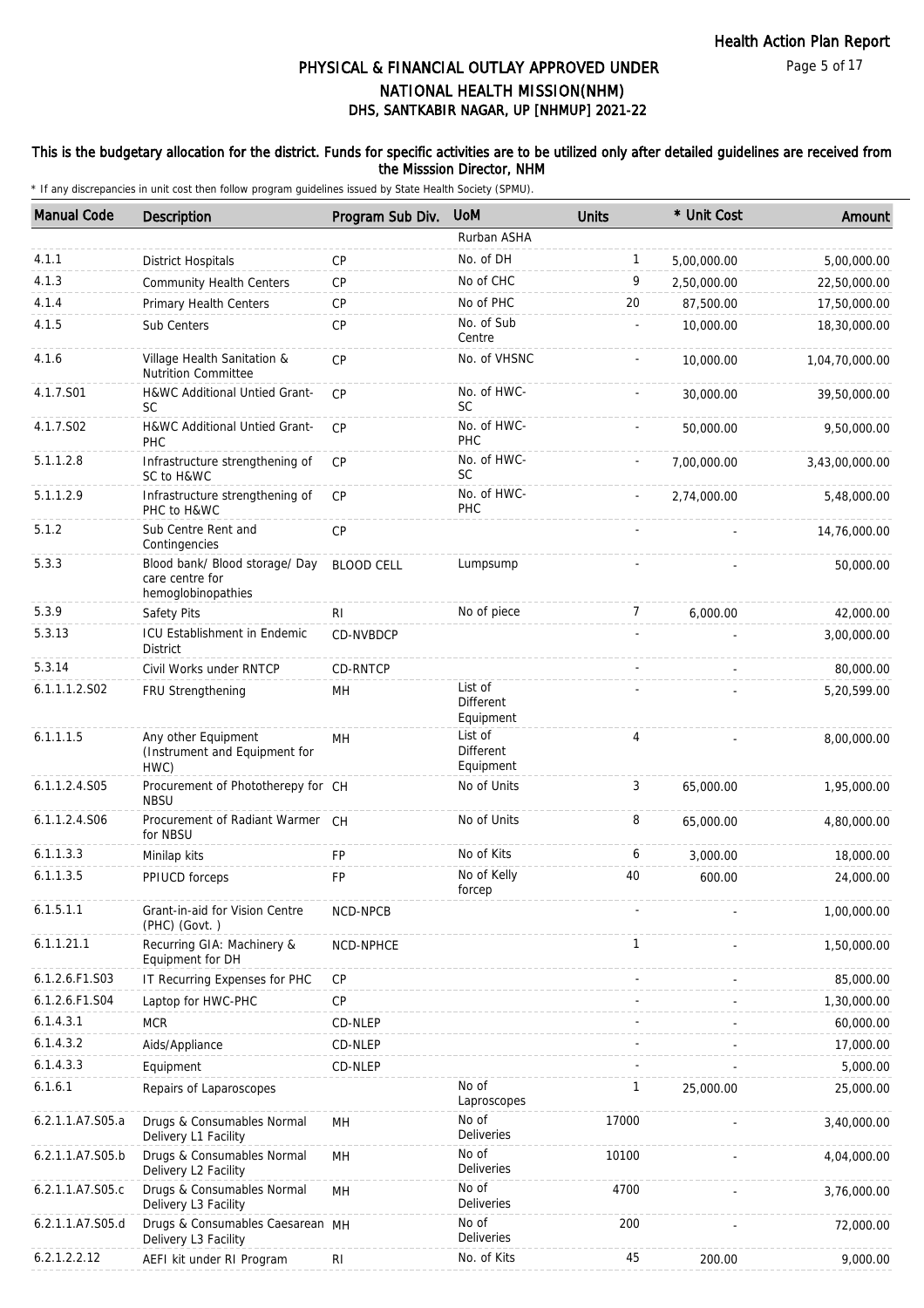### This is the budgetary allocation for the district. Funds for specific activities are to be utilized only after detailed guidelines are received from the Misssion Director, NHM

| <b>Manual Code</b> | Description                                                                                                | Program Sub Div.  | <b>UoM</b>                                                | <b>Units</b> | * Unit Cost | Amount         |
|--------------------|------------------------------------------------------------------------------------------------------------|-------------------|-----------------------------------------------------------|--------------|-------------|----------------|
| 6.2.1.3.1          | Nayi Pehl Kit                                                                                              | <b>FP</b>         | No of Kits                                                | 5516         | 220.00      | 12,13,520.00   |
| 6.2.1.5.1          | Medicine for Mobile health team                                                                            | <b>RBSK</b>       | No of Team                                                | 18           | 5,000.00    | 90,000.00      |
| 6.2.1.6.1          | Red/Black plastic bags et                                                                                  | R <sub>1</sub>    | No of Session                                             | 18096        | 9.00        | 1,62,864.00    |
| 6.2.1.6.2          | Bleach/Hypochlorite solution/<br>Twin bucket                                                               | R <sub>1</sub>    | No of Facilities                                          |              |             | 15,000.00      |
| 6.2.2.1.4          | Replenishment of ASHA HBNC<br>kits                                                                         | CP                | No of ASHA                                                |              | 150.00      | 2,27,250.00    |
| 6.2.2.2.2          | Drugs and Supplies for blood<br>related disorders-<br>Haemoglobinopathies                                  | <b>BLOOD CELL</b> |                                                           |              |             | 40,000.00      |
| 6.2.2.4.1          | Drugs & Supplies for Ayush                                                                                 | AYUSH             | No of Doctors                                             | 15           | 50,000.00   | 7,50,000.00    |
| 6.2.2.6.1          | Lab strengthening of SHC - HWC CP                                                                          |                   |                                                           |              |             | 25,80,000.00   |
| 6.2.2.6.2          | Lab strengthening of PHC - HWC CP                                                                          |                   |                                                           |              |             | 7,70,000.00    |
| 6.2.3.1.1          | Chloroquine phosphate tablets                                                                              | CD-NVBDCP         |                                                           |              |             | 15,000.00      |
| 6.2.3.1.2          | Primaquine tablets 2.5 mg                                                                                  | CD-NVBDCP         |                                                           |              |             | 7,500.00       |
| 6.2.3.1.3          | Primaquine tablets 7.5 mg                                                                                  | CD-NVBDCP         |                                                           |              |             | 15,000.00      |
| 6.2.3.1.8          | Dengue NS1 antigen kit                                                                                     | CD-NVBDCP         |                                                           |              |             | 11,000.00      |
| 6.2.3.1.12         | RDT Malaria - bi-valent (For Non CD-NVBDCP<br>Project states)                                              |                   |                                                           |              |             | 2,13,500.00    |
| 6.2.3.2.1          | Supportive drugs, lab. Reagents                                                                            | CD-NLEP           |                                                           |              |             | 13,000.00      |
| 6.2.3.3.1          | Laboratory Materials                                                                                       | CD-RNTCP          |                                                           |              |             | 12,20,000.00   |
| 6.2.3.3.2          | Procurement of Drugs                                                                                       | CD-RNTCP          |                                                           |              |             | 6,30,000.00    |
| 6.2.4.1.1          | Assistance for<br>consumables/drugs/medicines to<br>the Govt./District Hospital for<br>Cat sx etc          | NCD-NPCB          | No of Cases                                               |              |             | 10,57,560.00   |
| 6.2.4.5.1          | Drugs & Consumables for NCD<br>Management (incl. Diabetes,<br>Hypertension, Strokes etc)for<br>whole dist. | NCD-NPCDCS        |                                                           | 1            |             | 2,00,000.00    |
| 6.2.4.5.3          | Drugs & Diagnostic for NCD<br>Management incl. Diabetes,<br>Hypertension, Strokes etc                      | NCD-NPCDCS        |                                                           |              |             | 1,80,000.00    |
| $6.1.3.2.a.$ S01   | Free Diagnostics for Pregnant<br>women under JSSK - USG on<br>PPP for PMSMA                                | MН                | No of ANC                                                 | 1200         |             | 3,60,000.00    |
| 6.1.3.2.a.S02      | Free Diagnostics for Pregnant<br>women under JSSK- AVD for for<br>HIV & Syphilis at VHNDs                  | MH                | No of ANC                                                 | 210          |             |                |
| 6.1.3.2.a.S03      | Free Diagnostics for Pregnant<br>women under JSSK-MH                                                       | <b>MH</b>         | No of ANC                                                 | 45000        |             | 4,50,000.00    |
| 6.1.3.2.b          | Free Diagnostics for Sick infants<br>under JSSK                                                            | <b>CH</b>         | No of Units                                               | $\mathbf{1}$ |             | 1,20,000.00    |
| 6.3.1.S03          | Any other (please specify)                                                                                 |                   |                                                           |              |             | 1,36,00,000.00 |
| 7.5.1              | Tribal Patient Support &<br><b>Transportation Charges</b>                                                  | CD-RNTCP          |                                                           |              |             | 94,600.00      |
| 7.5.2              | Sample collecton &<br>transportation charges                                                               | CD-RNTCP          |                                                           |              |             | 2,29,025.00    |
| 8.1.1.1            | ANMs - MH                                                                                                  | MН                | No of MH ANM                                              | 227          |             | 4,42,61,101.00 |
| 8.1.1.1.S01        | ANM For New Sub-Center - CP                                                                                | CP                |                                                           |              |             | 56,09,307.00   |
| 8.1.1.2.S01        | Staff Nurses-100 Beded MCH<br>Wing Neotology                                                               | MН                | No of MCH<br>Neonatology<br>trained Staff<br><b>Nurse</b> |              |             | 44, 10, 450.00 |
| 8.1.1.2.S02        | Staff Nurses-100 Beded MCH<br>Wing nursing sister                                                          | MН                | No of MCH<br><b>Nursing Sister</b>                        |              |             | 9,20,484.00    |
| 8.1.1.2.S03        | Staff Nurses-CD-NVBDCP-AES/JE CD-NVBDCP                                                                    |                   |                                                           | 52           |             | 1,64,35,608.00 |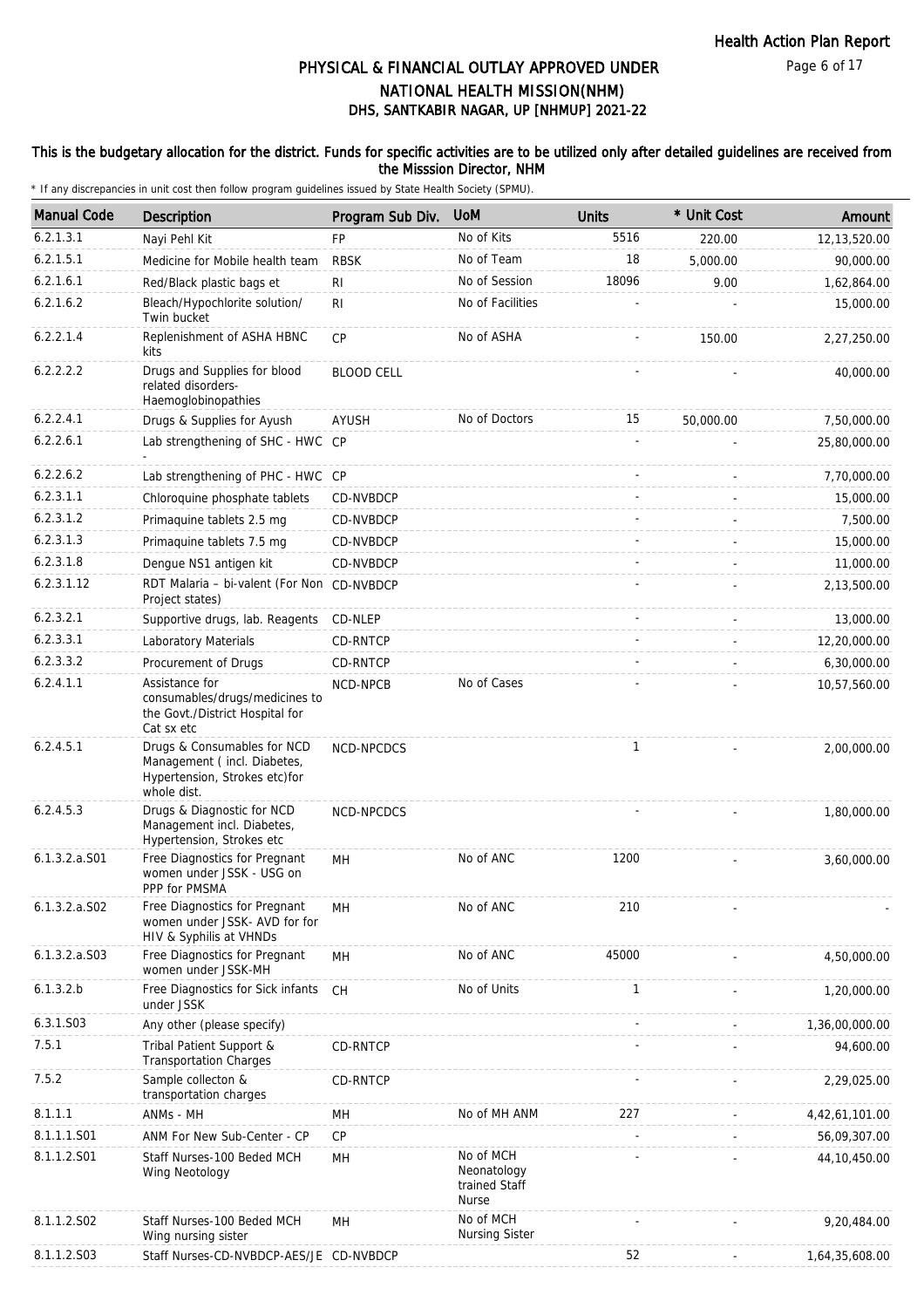### This is the budgetary allocation for the district. Funds for specific activities are to be utilized only after detailed guidelines are received from the Misssion Director, NHM

| <b>Manual Code</b> | Description                                                                              | Program Sub Div. | <b>UoM</b>                                              | <b>Units</b> | * Unit Cost | Amount         |
|--------------------|------------------------------------------------------------------------------------------|------------------|---------------------------------------------------------|--------------|-------------|----------------|
| 8.1.1.2.S05        | <b>Staff Nurses-MH</b>                                                                   | MН               | No of MH<br><b>Staff Nurse</b>                          | 42           |             | 1,70,72,924.00 |
| 8.1.1.2.S11        | Staff Nurse HWC - CP                                                                     | CP               |                                                         |              |             | 46,03,726.00   |
| 8.1.1.2.S12        | Staff Nurses HWC - MH                                                                    | MН               |                                                         | 12           |             | 14,40,936.00   |
| 8.1.1.5.S01        | Laboratory Technicians -100<br>Beded MCH Wing                                            | MH               | No of MCH<br>Laboratory<br>Technician                   |              |             | 9,18,882.00    |
| 8.1.1.5.S02        | Laboratory Technicians -HR                                                               | <b>HR</b>        |                                                         | $\mathbf{1}$ |             | 2,64,816.00    |
| 8.1.1.5.S04        | Laboratory Technicians - RNTCP                                                           | CD-RNTCP         |                                                         |              |             | 4,22,696.00    |
| 8.1.1.6.S05        | OT Technician                                                                            | <b>MIS</b>       | No of MH OT<br>technician                               |              |             | 5,29,200.00    |
| 8.1.1.6.S06        | OT Technician-MCH Wing                                                                   | MH               | No of MCH OT<br>Technician                              |              |             | 2,81,808.00    |
| 8.1.1.12.S02       | Para Medical Worker CD-NLEP                                                              | CD-NLEP          |                                                         |              |             | 3,07,327.00    |
| 8.1.2.1.S01        | Obstetricians and Gynaecologists MH<br>-100 Beded MCH Wing                               |                  | No of MCH<br>Obstetricians<br>and<br>Gynaecologist<br>S |              |             | 32,40,000.00   |
| 8.1.2.1.S04        | Obstetricians and Gynaecologists MH<br>-MH                                               |                  | No of MH<br>Obstetricians<br>and<br>Gynaecologist<br>S  |              |             | 32,40,000.00   |
| 8.1.2.2.S01        | Paediatricians- 100 Beded MCH<br>Wing                                                    | MН               | No of MCH<br>Pediatrician                               |              |             | 32,40,000.00   |
| 8.1.2.2.S03        | Paediatricians-CD-NVBDCP-<br>AES/JE                                                      | <b>CD-NVBDCP</b> |                                                         | 6            |             | 57,60,000.00   |
| 8.1.2.3.SO2        | Anaesthetists -100 Beded MCH<br>Wing                                                     | MH               | No of MCH<br>Anesthetic                                 |              |             | 32,40,000.00   |
| 8.1.2.3.S05        | Anaesthetists -MH                                                                        | MH               | No of MH<br>Anesthetic                                  |              |             | 32,40,000.00   |
| 8.1.2.5.S01        | Radiologists- 100 Beded MCH<br>Wing                                                      | MH               | No of MCH<br>Radiologist                                |              |             | 11,70,000.00   |
| 8.1.2.6.S01        | Pathologists/ Haemotologists-<br>100 Beded MCH Wing                                      | MH               | No of MCH<br>Pathologist                                |              |             | 10,80,000.00   |
| 8.1.3.10.S01       | FRU Operationalization for<br>Gynae & anesthetist specialist on<br>call from govt sector | MH               | No of C<br>Section                                      | 10           |             | 30,000.00      |
| 8.1.3.10.S02       | FRU Operationalization<br>Gynecologists specialist on call<br>from pvt sector            | MH               | No of C<br>Section                                      | 5            |             | 22,500.00      |
| 8.1.3.10.S03       | FRU Operationalization<br>anesthetist specialist on call for<br>from pvt sector          | MH               | No of C<br>Section                                      | 5            |             | 15,000.00      |
| 8.1.4.1.S01        | Dental Surgeons- DH &CHC                                                                 | <b>HR</b>        |                                                         | 2            |             | 13,96,752.00   |
| 8.1.5.S01          | Medical Officers -CD-NVBDCP-<br>AES/JE                                                   | CD-NVBDCP        |                                                         | 3            |             | 10,80,000.00   |
| 8.1.5.S03          | Medical Officers -MH                                                                     | MH               | No of MH LMO                                            |              |             | 17,55,000.00   |
| 8.1.6.1            | <b>AYUSH MOs</b>                                                                         | <b>AYUSH</b>     |                                                         | 15           |             | 75,75,652.00   |
| 8.1.6.2            | Pharmacist - AYUSH                                                                       | <b>AYUSH</b>     |                                                         | 4            |             | 8,20,108.00    |
| 8.1.7.1.1          | MOs- AYUSH                                                                               | <b>RBSK</b>      |                                                         | 29           |             | 1,32,98,112.00 |
| 8.1.7.1.2.S02      | MOs-Dental MO/ BDS                                                                       | <b>RBSK</b>      |                                                         | 7            |             | 49,95,060.00   |
| 8.1.7.1.3          | <b>Staff Nurse</b>                                                                       | <b>RBSK</b>      |                                                         | 3            |             | 10,09,152.00   |
| 8.1.7.1.4          | <b>ANM</b>                                                                               | <b>RBSK</b>      |                                                         | 15           |             | 29,90,196.00   |
| 8.1.7.1.5.S01      | Para Medical Worker                                                                      | <b>RBSK</b>      |                                                         | 18           |             | 43,59,744.00   |
| 8.1.8.1            | <b>Medical Officers</b>                                                                  | CH               | No. of Mos                                              | 1            |             | 7,20,000.00    |
| 8.1.8.2            | <b>Staff Nurse</b>                                                                       | CH               | No. of SNs                                              | 4            |             | 15,88,658.00   |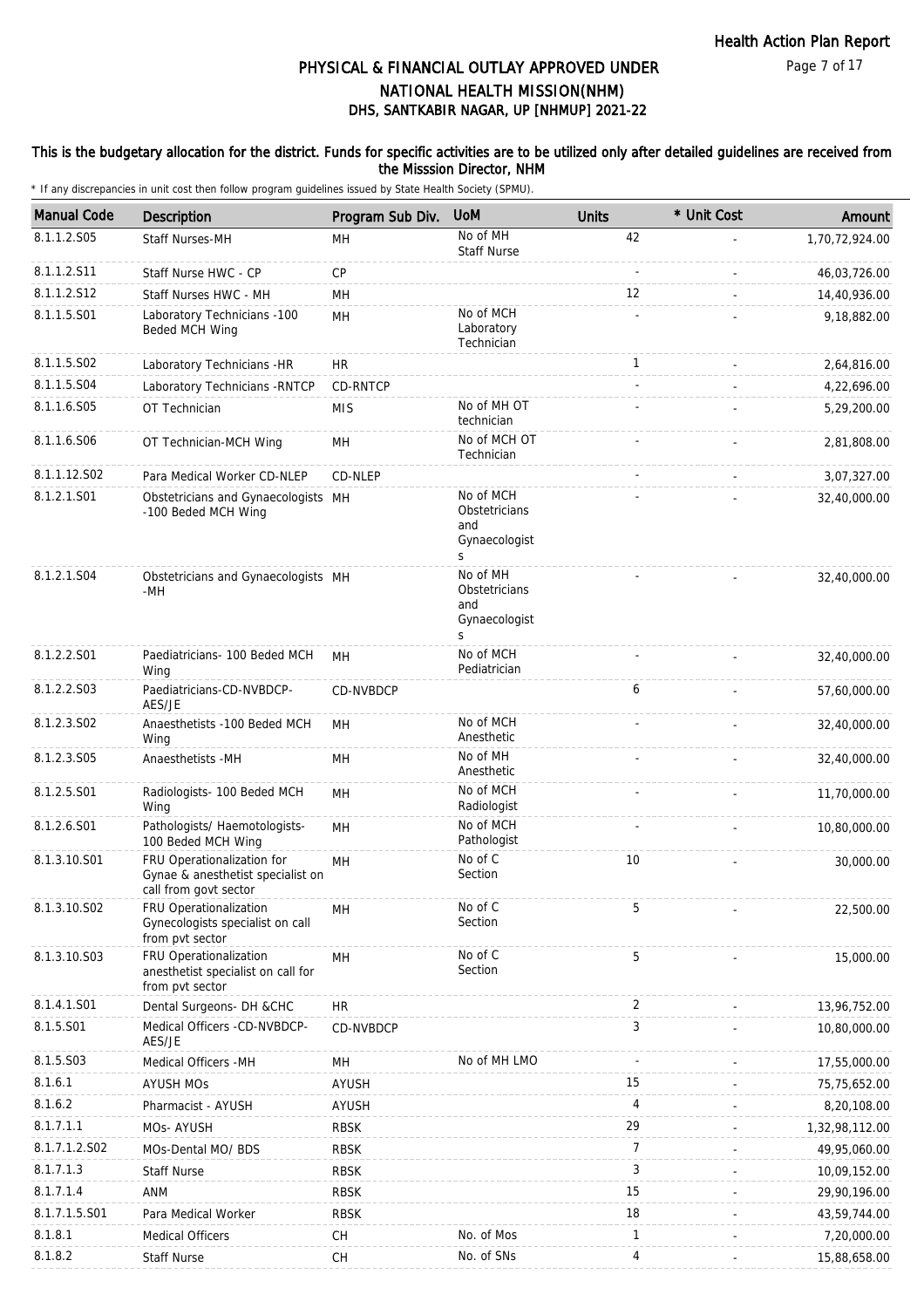### Page 8 of 17

## DHS, SANTKABIR NAGAR, UP [NHMUP] 2021-22 PHYSICAL & FINANCIAL OUTLAY APPROVED UNDER NATIONAL HEALTH MISSION(NHM)

### This is the budgetary allocation for the district. Funds for specific activities are to be utilized only after detailed guidelines are received from the Misssion Director, NHM

| <b>Manual Code</b>      | Description                                                                     | Program Sub Div.  | <b>UoM</b>                     | <b>Units</b>   | * Unit Cost | Amount         |
|-------------------------|---------------------------------------------------------------------------------|-------------------|--------------------------------|----------------|-------------|----------------|
| 8.1.8.3                 | Cook cum caretaker                                                              | <b>CH</b>         | No. of Cook<br>cum Caretaker   | $\overline{2}$ |             | 3,24,590.00    |
| 8.1.8.5                 | Feeding demonstrator for NRC                                                    | <b>CH</b>         | No. of FDs                     | $\mathbf{1}$   |             | 3,19,675.00    |
| 8.1.9.1.S01             | Paediatrician SNCU-CH                                                           | <b>CH</b>         | No. of<br>Peadiatrician        | 3              |             | 75,00,000.00   |
| 8.1.9.3.S01             | Staff Nurse - SNCU/KMC                                                          | <b>CH</b>         | No. of SNs                     | 18             |             | 59,96,466.00   |
| 8.1.9.3.SO <sub>2</sub> | Staff Nurse -NBSU                                                               | <b>CH</b>         | No. of SNs                     | 15             |             | 38,47,198.00   |
| 8.1.9.6.S01             | Ancillary Staff-CD-NVBDCP-AES<br>&JE                                            | CD-NVBDCP         |                                | 4              |             | 9,96,192.00    |
| 8.1.9.6.SO2             | Others- SNCU Staff (Ward<br>Aaya/ Cleaner/ Security Guard)                      | <b>CH</b>         |                                | 9              |             | 16,09,484.00   |
| 8.1.9.6.S03             | Others- SNCU Staff DEO                                                          | <b>CH</b>         | no. of Posts                   | $\mathbf{1}$   |             | 2,49,046.00    |
| 8.1.12.1                | Mid-level Service Provider                                                      | <b>CP</b>         |                                |                |             | 65,70,165.00   |
| 8.1.12.2                | Performance incentive for Mid-<br>level service providers                       | CP                | No. of HWC-<br>CHO             |                | 15,000.00   | 41, 17, 500.00 |
| 8.1.13.1.S02            | Counsellor -RKSK                                                                | <b>RKSK</b>       |                                | 11             |             | 20,29,231.00   |
| 8.1.13.1.S03            | Counsellor - RMNCHA-FW                                                          | FP                | No of<br>Counsellors/m<br>onth | $\mathbf{1}$   | 15,073.00   | 2,13,968.00    |
| 8.1.13.4.S01            | Microbiologists-CD-NVBDCP-<br>AES/JE                                            | CD-NVBDCP         |                                | $\mathbf{1}$   |             | 3,30,000.00    |
| 8.1.13.10               | TBHV-CD-RNTCP                                                                   | CD-RNTCP          |                                |                |             | 4,70,724.00    |
| 8.1.13.22.S07           | Rogi Sahayata Kendra Manager                                                    | QA                |                                | $\mathbf{1}$   |             | 2,87,652.00    |
| 8.1.13.22.S13           | Rogi Sahayata Kendra Operator                                                   | QA                |                                | $\mathbf{1}$   |             | 1,67,344.00    |
| 8.1.14.1.S01            | MO (Blood Bank)                                                                 | <b>BLOOD CELL</b> |                                |                |             | 3,60,000.00    |
| 8.1.14.2                | <b>Staff Nurse</b>                                                              | <b>BLOOD CELL</b> |                                |                |             | 2,92,000.00    |
| 8.1.14.4.S02            | Lab Technician (BB)                                                             | <b>BLOOD CELL</b> |                                |                |             | 6,68,000.00    |
| 8.1.14.5.S01            | Others- Counsellor                                                              | <b>BLOOD CELL</b> |                                |                |             | 3,31,000.00    |
| 8.1.14.5.S02            | Others- Lab Technicians                                                         | <b>BLOOD CELL</b> |                                |                |             | 11,09,000.00   |
| 8.1.14.5.S03            | Others-Lab Attendant                                                            | <b>BLOOD CELL</b> |                                |                |             | 4,05,000.00    |
| 8.1.14.5.S05            | Others-Lab Attendant - BSU                                                      | <b>BLOOD CELL</b> |                                |                |             | 4,48,000.00    |
| 8.1.16.2.S01            | Cold Chain Handlers                                                             | RI.               |                                |                |             | 2,10,067.00    |
| 8.1.16.6.S01            | Data Entry Operator BB                                                          | <b>BLOOD CELL</b> |                                |                |             | 2,26,000.00    |
| 8.1.16.7.S02            | Sweeper- NCD- Blood bank                                                        | <b>BLOOD CELL</b> |                                |                |             | 1,44,000.00    |
| 8.1.16.7.S03            | Sweeper-NCD-Blood Storage<br>Unit                                               | <b>BLOOD CELL</b> |                                |                |             | 2,89,000.00    |
| 8.1.16.7.S05            | Cleaner -NRC                                                                    | CH                | no. of Posts                   | $\mathbf{1}$   |             | 1,78,831.00    |
| 8.4.1                   | Additional Allowances/<br><b>Incentives to Medical Officers</b>                 | MH                |                                | 15             |             | 3,60,000.00    |
| 8.4.7                   | Incentive to provider for PPIUCD FP<br>services @Rs 150 per PPIUCD<br>insertion |                   | No of Cases                    | 2928           | 150.00      | 4,39,200.00    |
| 8.4.8                   | Incentive to provider for PAIUCD FP<br>Services @Rs 150 per PAIUCD<br>insertion |                   | No of Cases                    | 14             | 150.00      | 2,100.00       |
| 8.4.9                   | Team based incentives for<br>Health & Wellness Centers<br>(H&WC Sub Center)     | CP                | No of HWC                      |                | 11,000.00   | 30,19,500.00   |
| 8.4.10                  | Team based incentives for<br>Health & Wellness Centers<br>(H&WC PHC)            | <b>CP</b>         | No of HWC                      |                | 11,000.00   | 10,85,500.00   |
| 8.4.12.S01              | HRP identification and follow up<br>for ANM                                     | MH                | No of HRP                      | 600            | 200.00      | 1,20,000.00    |
| 8.4.12.S03              | Performance based Incentives to FP<br>RMNCHA Counselors in Family<br>Planning   |                   | No of Cases                    | 55             | 50.00       | 2,750.00       |
| 8.4.12.S04              |                                                                                 |                   | Lumpsump                       | 9              |             |                |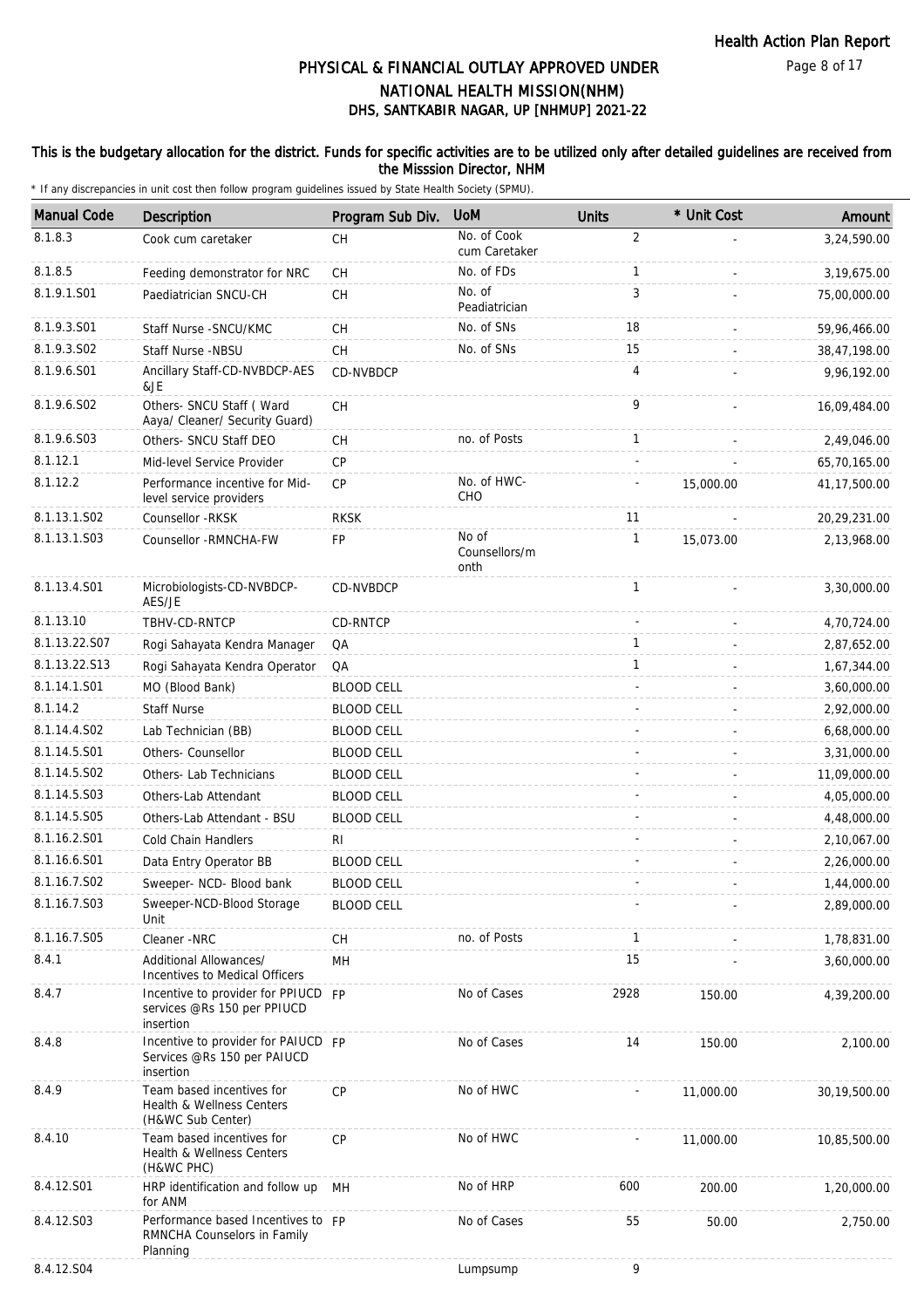### This is the budgetary allocation for the district. Funds for specific activities are to be utilized only after detailed guidelines are received from the Misssion Director, NHM

| <b>Manual Code</b> | <b>Description</b>                                                                                                                    | Program Sub Div. | <b>UoM</b>                      | <b>Units</b>   | * Unit Cost  | Amount       |
|--------------------|---------------------------------------------------------------------------------------------------------------------------------------|------------------|---------------------------------|----------------|--------------|--------------|
|                    | RI Cold chain handlers incentive                                                                                                      | R <sub>l</sub>   |                                 |                | 2,400.00     | 2,59,200.00  |
| 9.2.1.1.7          | Training of Staff Nurses/ANMs /<br>LHVs in SBA                                                                                        | Nursing          |                                 | $\mathbf{1}$   | 10,86,520.00 | 10,86,520.00 |
| 9.2.1.2.4          | Orienation activities on vitamin A CH<br>supplemenation and Anemia<br>Mukta Bharat Programme                                          |                  | No of Batch                     | 19             |              | 69,526.00    |
| 9.2.1.2.20         | Orientation on National<br>Deworming Day                                                                                              | <b>RKSK</b>      | per participant                 | 46             | 100.00       | 92,640.00    |
| 9.2.1.3.2.S01      | Otr.Review/orientation meeting<br>at Block Level for ANM                                                                              | <b>FP</b>        | No of<br>Orientation<br>meeting | 36             | 1,000.00     | 36,000.00    |
| 9.2.1.3.23         | Training of Medical officers<br>(Injectible Contraceptive<br>Trainings)                                                               | <b>FP</b>        | No of Batch                     | $\mathbf{1}$   | 41,800.00    | 41,800.00    |
| 9.2.1.3.24         | Training of AYUSH doctors<br>(Injectible Contraceptive<br>Trainings)                                                                  | <b>FP</b>        | No of Batch                     | $\mathbf{1}$   | 22,800.00    | 22,800.00    |
| 9.2.1.3.25         | Training of Nurses (Staff<br>Nurse/LHV/ANM) (Injectible<br>Contraceptive Trainings)                                                   | FP               | No of Batch                     | $\mathbf{1}$   | 35,800.00    | 35,800.00    |
| 9.2.1.3.27.S01     | FP-LMIS training-Urban Staffs<br>and others                                                                                           | <b>FP</b>        |                                 | $\mathbf{1}$   | 46,900.00    | 46,900.00    |
| 9.2.1.3.27.S02     | FP-LMIS training- ASHA Sangni<br>Refresher                                                                                            | <b>FP</b>        |                                 | $\overline{2}$ | 4,900.00     | 9,800.00     |
| 9.2.1.4.13.C       | Any other (please specify) Kishor RKSK<br>Swasyhya Manch                                                                              |                  | No of Events                    | 20             | 5,000.00     | 1,00,000.00  |
| 9.2.1.7.1.S01      | Training under Immunisation-<br><b>CCH</b>                                                                                            | RI               | Lumpsump                        |                |              | 35,400.00    |
| 9.2.1.7.1.S02      | Training under Immunisation-<br>Data Handler                                                                                          | R <sub>l</sub>   | Lumpsump                        |                |              | 5,000.00     |
| 9.2.1.7.1.S03      | Training under Immunisation-<br><b>Health Worker</b>                                                                                  | RI               | Lumpsump                        |                |              | 5,54,400.00  |
| 9.2.2.6.3          | Kayakalp Trainings                                                                                                                    | QA               | <b>Districts</b>                | $\mathbf{1}$   | 33,000.00    | 33,000.00    |
| 9.2.2.7.2          | Training cum review meeting for MIS<br>HMIS & MCTS at District level                                                                  |                  | No of<br>Participants           |                |              | 45,540.00    |
| 9.2.2.7.3          | Training cum review meeting for MIS<br>HMIS & MCTS at Block level                                                                     |                  | No of<br>Participants           |                |              | 1,35,600.00  |
| 9.2.2.8.2          | Multi-skilling of ASHA, MPW ay<br>HWCs (SHC & PHC)                                                                                    | <b>CP</b>        | Lumpsump                        |                |              | 10,90,000.00 |
| 9.2.2.8.5.S01      | Training of MPW and Asha                                                                                                              | CP               |                                 |                |              | 1,90,000.00  |
| 9.2.2.8.5.S02      | Training of MO and SN                                                                                                                 | <b>CP</b>        |                                 |                |              | 3,32,500.00  |
| 9.2.2.8.5.S03      | Cost of Yoga Sessions                                                                                                                 | CP               |                                 |                |              | 3,30,000.00  |
| 9.2.3.1.5          | Data Managers (2days)                                                                                                                 | CD-IDSP          |                                 |                |              | 18,400.00    |
| 9.2.3.2.1          | Training / Capacity Building<br>(Malaria)                                                                                             | CD-NVBDCP        |                                 |                |              | 37,800.00    |
| 9.5.3.2.6          | Training/sensitization of district<br>level officers on ELF and drug<br>distributors including peripheral<br>health workers (AES/ JE) | CD-NVBDCP        |                                 |                |              | 2,10,300.00  |
| 9.2.3.4.1          | Trainings under RNTCP                                                                                                                 | CD-RNTCP         |                                 |                |              | 2,10,000.00  |
| 9.2.3.5.5          | 1 day training of DEO of the<br>Treatment sites (MTC/TCs)                                                                             | CD-NVHCP         |                                 |                |              | 3,000.00     |
| 9.2.4.2.1          | Training of PHC Medical Officers,<br>Nurses, Paramedical Workers &<br>Other Health Staff working<br>under NMHP                        | NCD-NMHP         | No of Distrcts                  | $\mathbf{1}$   |              | 50,000.00    |
| 9.2.4.3.1          | Training of doctors and staff at<br>DH Level under NPHCE                                                                              | NCD-NPHCE        |                                 | 1              |              | 40,000.00    |
| 9.2.4.4.1          | Trainings for District Tobacco<br>Control Centre                                                                                      | NCD-NTCP         |                                 | $\mathbf{1}$   |              | 1,00,000.00  |
| 9.2.4.5.2          |                                                                                                                                       |                  |                                 | 1              |              |              |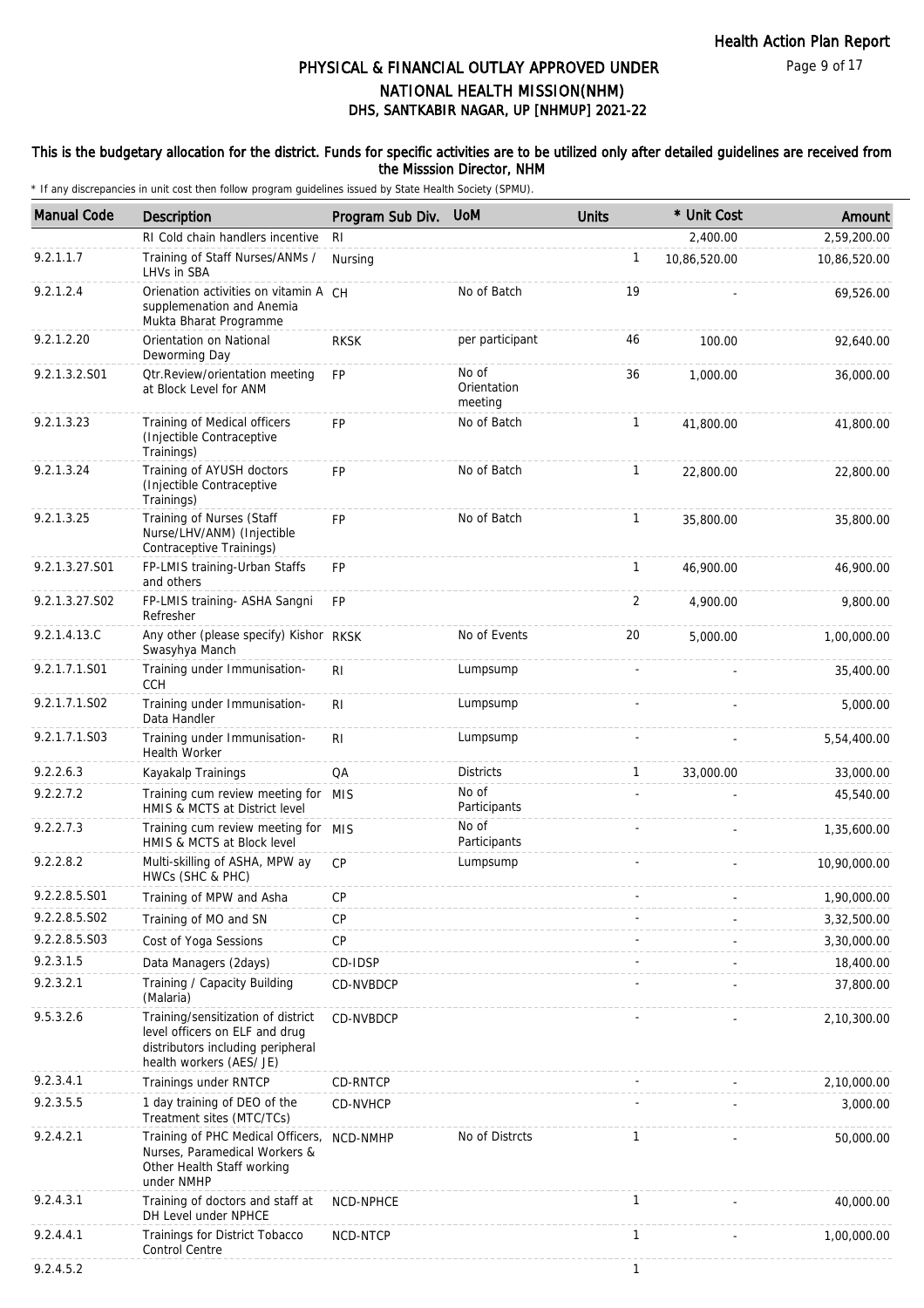Page 10 of 17

# DHS, SANTKABIR NAGAR, UP [NHMUP] 2021-22 PHYSICAL & FINANCIAL OUTLAY APPROVED UNDER NATIONAL HEALTH MISSION(NHM)

### This is the budgetary allocation for the district. Funds for specific activities are to be utilized only after detailed guidelines are received from the Misssion Director, NHM

| <b>Manual Code</b> | Description                                                                                                                           | Program Sub Div.  | <b>UoM</b>         | <b>Units</b> | * Unit Cost | Amount       |
|--------------------|---------------------------------------------------------------------------------------------------------------------------------------|-------------------|--------------------|--------------|-------------|--------------|
|                    | District NCD Cell                                                                                                                     | NCD-NPCDCS        |                    |              |             | 2,00,000.00  |
| 9.2.4.9            | Trainings of Medical Officers,<br>Health Workers and Programme<br>officers under NPCCHH                                               | NCD-NPCCHH        |                    | $\mathbf{1}$ |             | 70,000.00    |
| 9.5.29.13.S04.02   | Scaling up Nurse Mentoring<br>Program Honorarium                                                                                      | Nursing           |                    | $\mathbf{1}$ |             | 4.80.000.00  |
| 9.5.29.13.S04.03   | Scaling up Nurse Mentoring<br>Program Yearly TA DA                                                                                    | Nursing           |                    | $\mathbf{1}$ |             | 27,000.00    |
| 9.5.29.13.S04.04   | Scaling up Nurse Mentoring<br>Program Register                                                                                        | Nursing           |                    | $\mathbf{1}$ |             | 2,250.00     |
| 9.2.3.6.1          | Trainings of Medical Officers and CD-NRCP<br>Health Workers under NRCP                                                                |                   |                    |              |             | 48,300.00    |
| 9.1.4.2.S05        | Nurse Mentor                                                                                                                          | Nursing           |                    | 1            |             | 6,78,440.00  |
| 10.1.1.S01         | Community Base Maternal death MH<br>Review                                                                                            |                   | No of CBMDR        | 103          |             | 61,800.00    |
| 10.1.1.S02         | Incentive for 1st Responder<br>Maternal Death                                                                                         | MH                | No of<br>Responder | 31           |             | 31,000.00    |
| 10.1.2             | <b>Child Death Review</b>                                                                                                             | CH                | No of Distrcts     | $\mathbf{1}$ |             | 6,96,150.00  |
| 10.2.4             | Microfilaria Survey - Lymphatic<br>Filariasis                                                                                         | CD-NVBDCP         |                    |              |             | 50,000.00    |
| 10.2.5             | Monitoring & Evaluation (Post<br>MDA assessment by medical<br>colleges (Govt. & private)/ICMR<br>institutions)                        | CD-NVBDCP         |                    |              |             | 15,000.00    |
| 10.3.1.2           | Sentinel surveillance Hospital<br>recurrent                                                                                           | <b>CD-NVBDCP</b>  |                    |              |             | 1,00,000.00  |
| 11.1.2.4.S01       | Celebration of New Born Care<br>Week                                                                                                  | <b>IEC</b>        | No of Distrcts     |              | 25,000.00   | 25,000.00    |
| 11.1.2.4.S02       | Celebration of Breastfeeding<br>Week                                                                                                  | <b>IEC</b>        |                    |              | 40,000.00   | 40,000.00    |
| 11.2.1.1           | Media Mix of Mid Media/ Mass<br>Media                                                                                                 | <b>IEC</b>        |                    | 10           |             | 55,000.00    |
| 11.1.3.1           | Media Mix of Mid Media/ Mass<br>Media                                                                                                 | <b>IEC</b>        |                    |              |             | 27,000.00    |
| 11.1.3.3           | IEC & promotional activities for<br>World Population Day<br>celebration                                                               | <b>FP</b>         | No of Events       | 10           |             | 1,61,000.00  |
| 11.1.3.4           | IEC & promotional activities for<br>Vasectomy Fortnight celebration                                                                   | <b>FP</b>         | No of Events       | 10           |             | 1,01,000.00  |
| 11.1.3.6           | Any Other IEC/BCC activities FP                                                                                                       | IEC               |                    |              |             | 15,250.00    |
| 11.1.5.2           | Any other IEC/BCC activities<br>(Wall Painting, Banner & Poster)                                                                      | RI                | Lumpsump           |              |             | 1,94,310.00  |
| 11.1.6.1.S01       | Creating awareness on declining FP<br>sex ratio issue (PNDT)- Block<br>Level                                                          |                   | No of Events       | 9            | 10,000.00   | 90,000.00    |
| 11.1.6.1.S02       | Creating awareness on declining FP<br>sex ratio issue (PNDT)- District<br>Level                                                       |                   | No of Events       | $\mathbf{1}$ | 25,000.00   | 25,000.00    |
| 11.1.7.1           | Health Education & Publicity for<br><b>NIDDCP</b>                                                                                     | NCD -NIDDCP       | <b>Districts</b>   |              |             | 13,000.00    |
| 11.10.1.S04        | <b>VBD Promotional Activities</b>                                                                                                     | <b>BLOOD CELL</b> |                    |              |             | 15,000.00    |
| 11.2.4             | IEC activities for Health &<br>Wellness centre (H&WC)                                                                                 | <b>CP</b>         |                    |              |             | 36,75,000.00 |
| 11.3.4             | IEC/BCC under NRCP: Rabies<br>Awareness and DO'S and Don'ts<br>in the event of Animal Bites                                           | CD-NRCP           |                    |              |             | 3,17,990.00  |
| 11.3.6             | IEC/BCC under NVHCP                                                                                                                   | CD-NVHCP          |                    |              |             | 20,000.00    |
| 11.4.7             | <b>IEC on Climate Sensitive</b><br>Diseases at Block, District and<br>State level - Air pollution, Heat<br>and other relevant Climate | NCD-NPCCHH        |                    | 1            |             | 1,00,000.00  |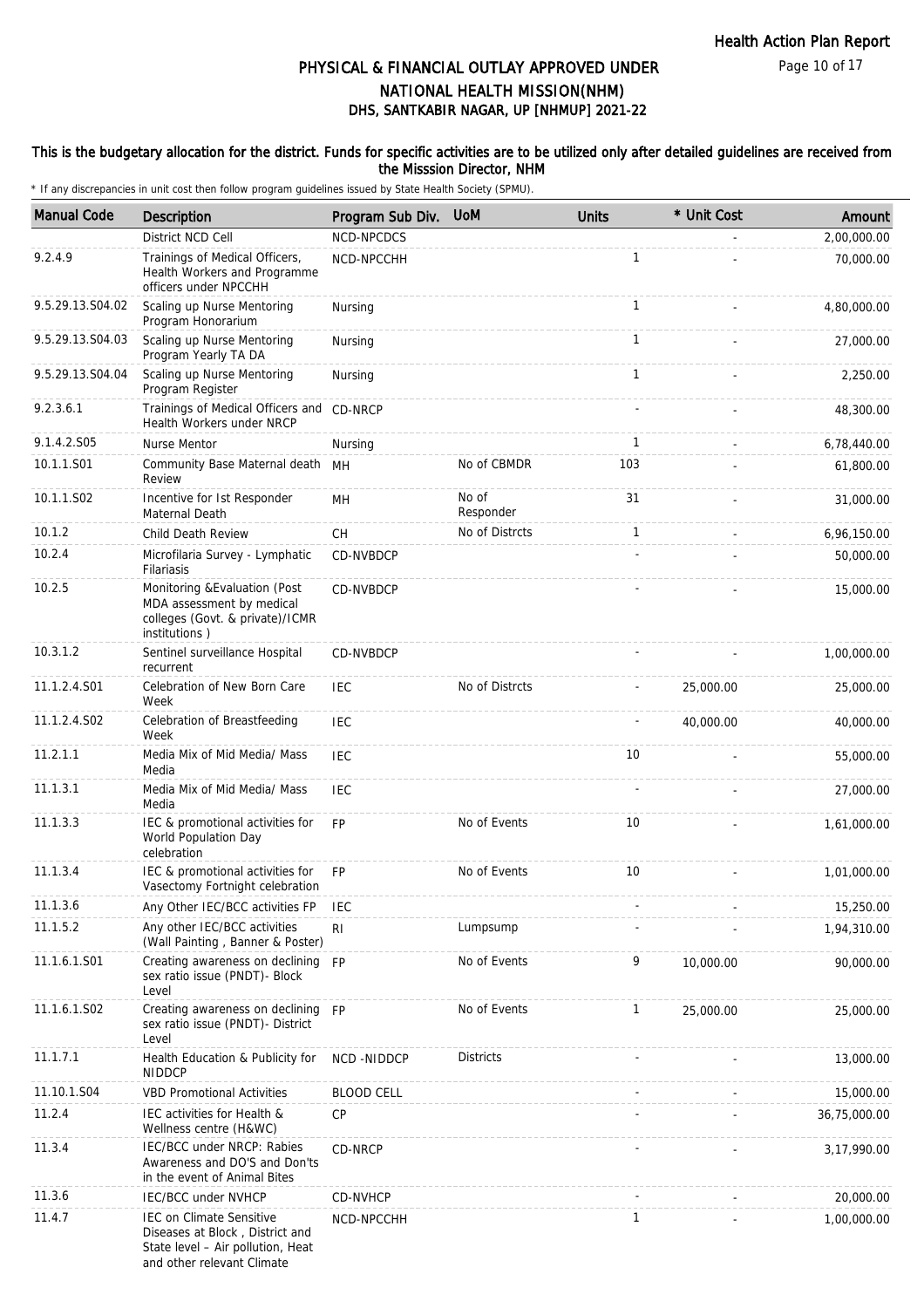### This is the budgetary allocation for the district. Funds for specific activities are to be utilized only after detailed guidelines are received from the Misssion Director, NHM

| <b>Manual Code</b> | <b>Description</b>                                                                                                                                         | Program Sub Div. | <b>UoM</b>                  | <b>Units</b> | * Unit Cost | Amount       |
|--------------------|------------------------------------------------------------------------------------------------------------------------------------------------------------|------------------|-----------------------------|--------------|-------------|--------------|
|                    | Sensitive diseases                                                                                                                                         |                  |                             |              |             |              |
| 11.2.7.4           | Places covered with hoardings/<br>bill boards/ signage etc.                                                                                                | <b>IEC</b>       |                             |              | 4,500.00    | 4,86,000.00  |
| 11.2.7.5           | Usage of Folk media such as<br>Nukkad Natak/ mobile audio<br>visual services/ local radio etc.                                                             | <b>IEC</b>       |                             |              |             | 1,62,000.00  |
| 11.2.7.7           | State-level IEC Campaigns/Other IEC<br><b>IEC Campaigns</b>                                                                                                |                  |                             |              |             | 2,75,000.00  |
| 11.3.1.1           | <b>IEC/BCC</b> for Malaria                                                                                                                                 | CD-NVBDCP        |                             |              |             | 35,000.00    |
| 11.3.1.2           | IEC/BCC for Social mobilization<br>(Dengue and Chikungunya)                                                                                                | CD-NVBDCP        |                             |              |             | 20,000.00    |
| 11.3.1.3           | IEC/BCC specific to J.E. in<br>endemic areas                                                                                                               | CD-NVBDCP        |                             |              |             | 50,000.00    |
| 11.3.1.4           | Specific IEC/BCC for Lymphatic<br>Filariasis                                                                                                               | CD-NVBDCP        |                             |              |             | 3,46,324.00  |
| 11.3.2.1           | IEC/BCC: Mass media, Outdoor<br>media, Rural media, Advocacy<br>media for NLEP                                                                             | CD-NLEP          |                             |              |             | 98,000.00    |
| 11.3.3.1           | ACSM (State & district)                                                                                                                                    | CD-RNTCP         |                             |              |             | 1,00,000.00  |
| 11.3.3.2           | TB Harega Desh Jeetega<br>Compaign                                                                                                                         | CD-RNTCP         |                             |              |             | 10,000.00    |
| 11.4.2.1           | Translation of IEC material and<br>distribution                                                                                                            | NCD-NMHP         | No of Distrcts              | $\mathbf{1}$ |             | 4,00,000.00  |
| 11.4.3.2           | Celebration of days-ie<br>International Day for older<br>persons                                                                                           | NCD-NPHCE        |                             | $\mathbf{1}$ |             | 2,00,000.00  |
| 11.4.4.1           | <b>IEC/SBCC for NTCP</b>                                                                                                                                   | NCD-NTCP         |                             | $\mathbf{1}$ |             | 7,00,000.00  |
| 11.4.5.2           | IEC/BCC for District NCD Cell                                                                                                                              | NCD-NPCDCS       | No of Distrcts              | $\mathbf{1}$ |             | 3,00,000.00  |
| 11.2.7.2           | <b>Targeting Naturally Occurring</b><br>Gathering of People/ Health Mela                                                                                   | <b>IEC</b>       |                             |              |             | 5,91,000.00  |
| 12.1.1.1           | Printing of MDR formats                                                                                                                                    | MН               | No of format                | 120          |             | 3,600.00     |
| 12.1.1.2           | Printing of MCP cards, safe<br>motherhood booklets etc.                                                                                                    | MH               | No of MCP<br>card           | 64100        |             | 10,89,700.00 |
| 12.1.1.3           | Printing of labor room registers<br>and casesheets/ LaQshya related<br>printing                                                                            | <b>MH</b>        | No of Case<br>sheet         | 36500        |             | 3,65,000.00  |
| 12.1.1.4           | Printing cost for MAA<br>programme                                                                                                                         | СH               | No of Distrcts              | $\mathbf{1}$ |             | 20,796.00    |
| 12.1.1.5           | Any other (Printing of CAC<br>Format)                                                                                                                      | <b>FP</b>        | No of format                | 250          |             | 37,500.00    |
| 12.1.2.4           | Printing of Child Death Review<br>formats                                                                                                                  | <b>CH</b>        | No of format                | 63135        |             | 31,568.00    |
| 12.1.2.5           | Printing of compliance cards and CH<br>reporting formats for National<br>Iron Plus Initiative-for 6-59<br>months age group and for 5-10<br>years age group |                  | No of Register<br>/ Formats | $\mathbf{1}$ |             | 22,529.00    |
| 12.1.2.6           | Printing of IEC materials and<br>reporting formats etc. for<br>National Deworming Day                                                                      | <b>RKSK</b>      |                             | 7760         |             | 2,05,425.00  |
| 12.1.2.7           | Printing of IEC Materials and<br>monitoring formats for IDCF                                                                                               | CH               | No of Distrcts              | $\mathbf{1}$ |             | 1,18,000.00  |
| 12.1.2.11          | Printing of HBNC referral cards<br>and other formats                                                                                                       | <b>CH</b>        | No of format                | 382526       |             | 1,91,263.00  |
| 12.1.3.3           | Printing of FP Manuals,<br>Guidelines, etc.                                                                                                                | FP               | Lumpsump                    | $\mathbf{1}$ |             | 1,58,760.00  |
| 12.1.6.1           | Printing and dissemination of<br>Immunization cards, tally sheets,<br>monitoring forms etc.                                                                | R <sub>1</sub>   | No of<br>Benificieries      | 61188        |             | 6,11,880.00  |
| 12.3.4             | Printing for formats/registers                                                                                                                             | CD-NVHCP         |                             |              |             | 5,500.00     |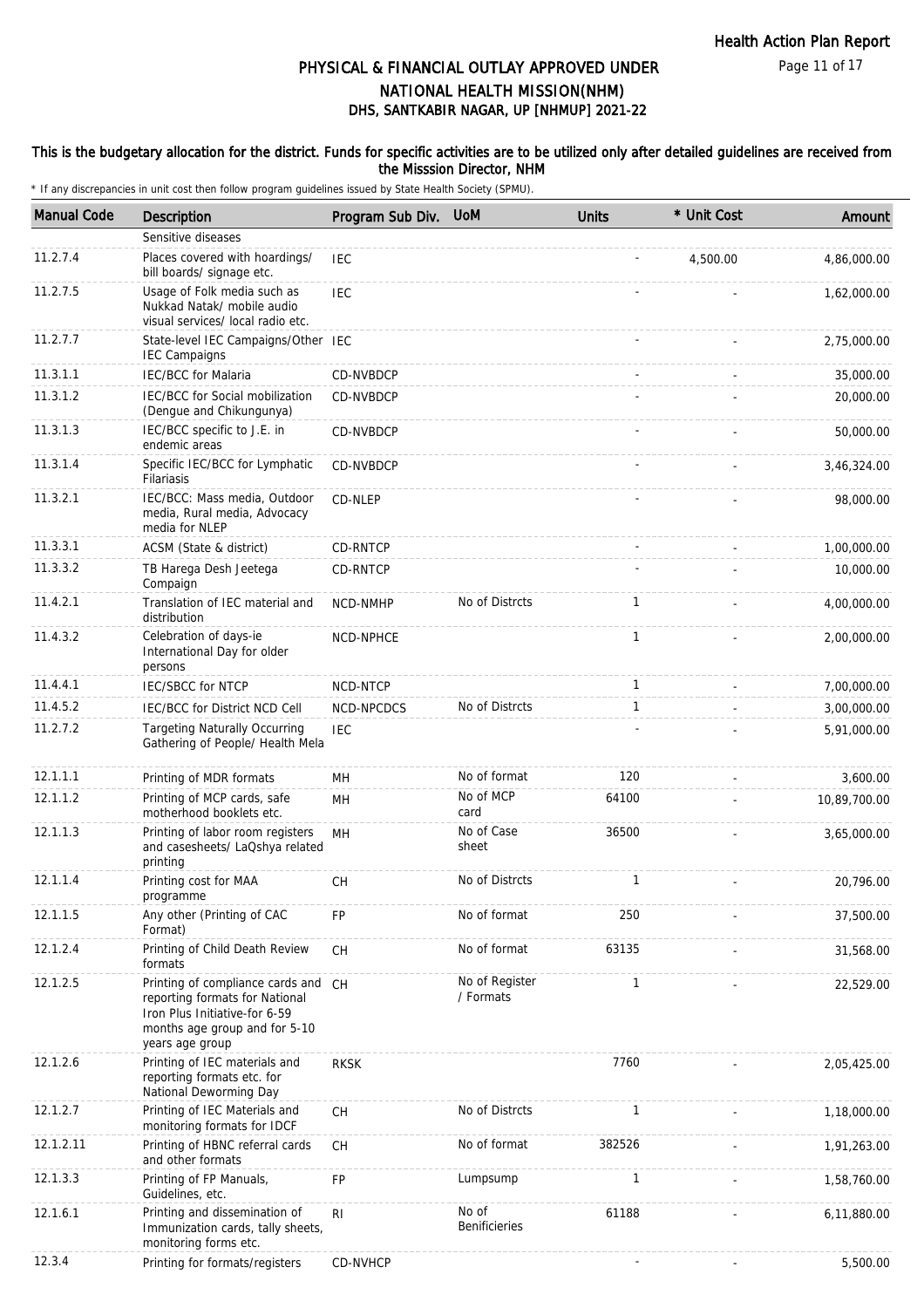Page 12 of 17

# DHS, SANTKABIR NAGAR, UP [NHMUP] 2021-22 PHYSICAL & FINANCIAL OUTLAY APPROVED UNDER NATIONAL HEALTH MISSION(NHM)

### This is the budgetary allocation for the district. Funds for specific activities are to be utilized only after detailed guidelines are received from the Misssion Director, NHM

| <b>Manual Code</b> | Description                                                                         | Program Sub Div. | <b>UoM</b>         | <b>Units</b> | * Unit Cost | Amount       |
|--------------------|-------------------------------------------------------------------------------------|------------------|--------------------|--------------|-------------|--------------|
|                    | under NVHCP                                                                         |                  |                    |              |             |              |
| 12.3.5.1           | Printing of form P,L, S under<br>IDSP progrm                                        | CD-IDSP          |                    |              |             | 30,056.00    |
| 12.3.6             | Printing fo formats for<br>monitoring and surrveilence<br><b>NRCP</b>               | CD-NRCP          |                    |              |             | 14,621.00    |
| 12.2.8.S02         | Printing of Sub Centre and<br><b>VHSNC Register</b>                                 | <b>CP</b>        |                    |              |             | 1,67,970.00  |
| 12.2.2.1           | Printing of ASHA diary                                                              | <b>CP</b>        | No of ASHA &<br>AF |              |             | 3,64,875.00  |
| 12.2.2.2           | Printing of ASHA Modules and<br>formats                                             | CP               | Lumpsump           |              |             | 57,825.00    |
| 12.2.2.3           | Printing of CBAC format                                                             | <b>CP</b>        |                    |              |             | 16,09,150.00 |
| 12.2.3.1           | Printing of cards for screening of BLOOD CELL<br>children for hemoglobinopathies    |                  | Lumpsump           |              |             | 25,000.00    |
| 12.2.4.1           | Printing of HMIS Formats                                                            | <b>MIS</b>       | Lumpsump           |              |             | 39,162.00    |
| 12.2.4.3           | Printing of MCTS follow-up<br>formats/ services due list/ work<br>plan              | <b>MIS</b>       | No of ASHA         | 1586         |             | 57,092.00    |
| 12.2.5.1           | Printing Activites for Ayushman<br>Bharat H&WC                                      | <b>CP</b>        | No.of Register     |              |             | 16,350.00    |
| 12.3.1.1           | Printing of forms/registers for<br>Lymphatic Filariasis                             | CD-NVBDCP        |                    |              |             | 1,10,568.00  |
| 12.3.1.3           | Printing of recording and<br>reporting forms/registers for<br>Malaria               | CD-NVBDCP        |                    |              |             | 25,000.00    |
| 12.3.2.1           | Printing works                                                                      | CD-NLEP          |                    |              |             | 25,000.00    |
| 12.3.3.1           | Printing (ACSM)                                                                     | CD-RNTCP         |                    |              |             | 2,40,000.00  |
| 12.3.3.2           | Printing                                                                            | <b>CD-RNTCP</b>  |                    |              |             | 1,80,000.00  |
| 12.4.4.1           | Printing of Challan Books under<br><b>NTCP</b>                                      | NCD-NTCP         |                    | $\mathbf{1}$ |             | 21,000.00    |
| 12.4.5.1           | Patient referral cards at PHC<br>Level                                              | NCD-NPCDCS       | No of PHC          | $\mathbf{1}$ |             | 65,000.00    |
| 12.4.5.2           | Patient referral cards at Sub-<br>centre level                                      | NCD-NPCDCS       |                    |              |             | 2,27,500.00  |
| 13.1.1.6           | Any Other                                                                           | QA               |                    | $\mathbf{1}$ |             | 3,00,000.00  |
| 13.2.1             | Assessments                                                                         | QA               | No of Units        |              | 8,000.00    | 8,000.00     |
| 13.2.2             | Kayakalp Awards                                                                     | QA               |                    | 7            |             | 6,50,000.00  |
| 14.1.1.3.S03       | District Logistic Manager                                                           | FP               |                    | $\mathbf{1}$ |             | 4,63,050.00  |
| 14.2.3.S02         | Implementation of FP-LMIS<br>District-Transportation Cost                           | FP               | Yearly             | $\mathbf{1}$ | 74,973.00   | 74,973.00    |
| 14.2.4.1           | Alternative vaccine delivery in<br>hard to reach areas                              | <b>RI</b>        | No of Session      | 1560         | 200.00      | 3,12,000.00  |
| 14.2.5             | Alternative Vaccine Delivery in<br>other areas                                      | R <sub>l</sub>   | No of Session      | 18372        | 90.00       | 16,53,480.00 |
| 14.2.6             | POL for vaccine delivery from<br>State to district and from district<br>to PHC/CHCs | R <sub>l</sub>   | <b>Districts</b>   | $\mathbf{1}$ | 2,00,000.00 | 2,00,000.00  |
| 14.2.7             | Cold chain maintenance                                                              | RI               | No of Points       |              |             | 29,000.00    |
| 14.2.11            | Vehicle Hiring (NTEP)                                                               | CD-RNTCP         |                    |              |             | 80,000.00    |
| 14.2.13            | Sample transportation cost<br>under NVHCP                                           | CD-NVHCP         |                    |              |             | 12,000.00    |
| 14.2.14.S01        | Other Oprational Cost for State,<br>Regional and District Drug Ware<br>Houses       | <b>RI</b>        |                    |              |             | 8,54,148.00  |
| 15.4.2             | Reimbursement for cataract<br>operation for NGO and Private<br>Practitioners        | NCD-NPCB         | No of Cases        |              |             | 35,25,200.00 |
| 15.3.3.3           | Private Provider Incentive                                                          | CD-RNTCP         |                    |              |             | 3,38,400.00  |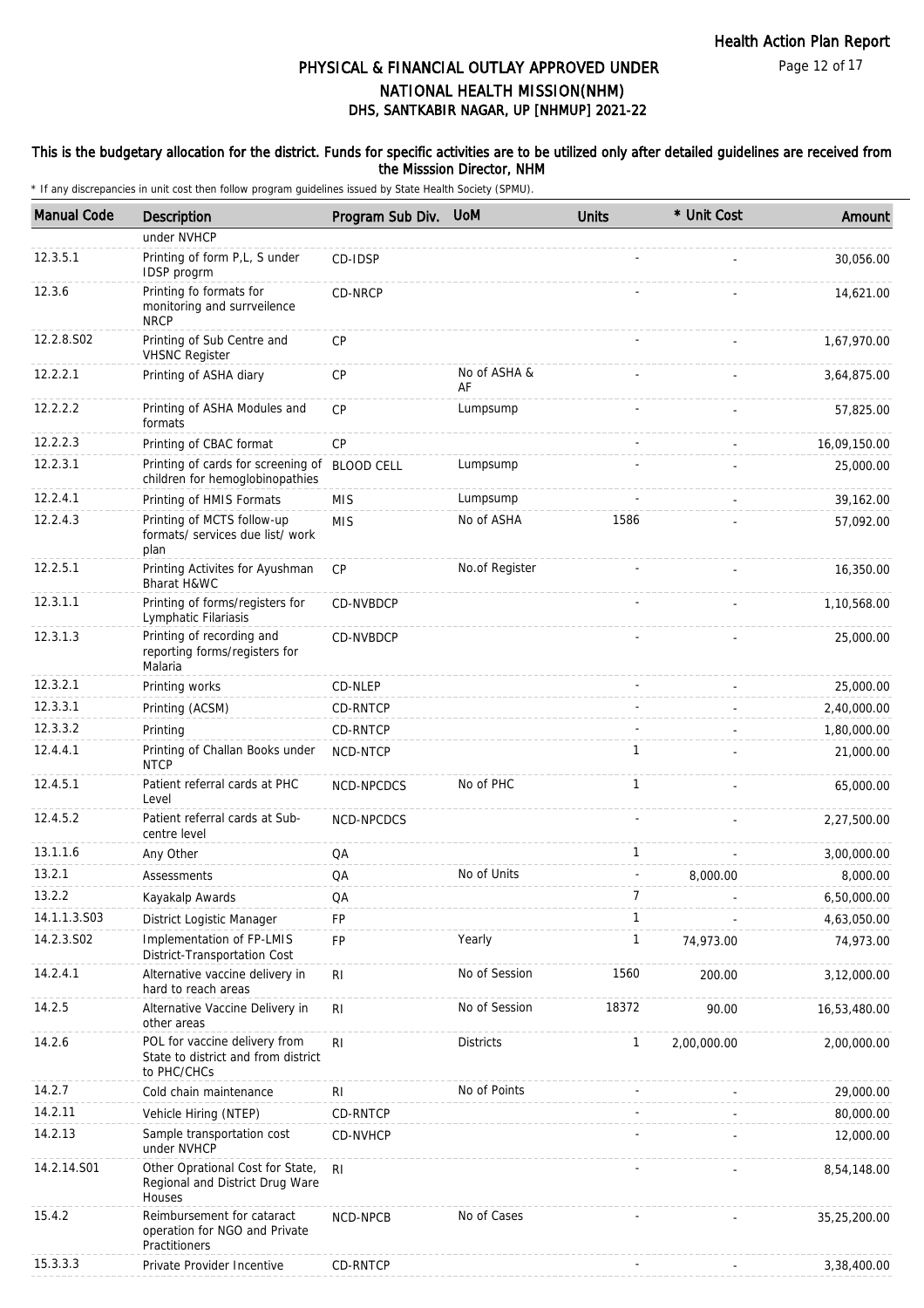Page 13 of 17

# DHS, SANTKABIR NAGAR, UP [NHMUP] 2021-22 PHYSICAL & FINANCIAL OUTLAY APPROVED UNDER NATIONAL HEALTH MISSION(NHM)

### This is the budgetary allocation for the district. Funds for specific activities are to be utilized only after detailed guidelines are received from the Misssion Director, NHM

| <b>Manual Code</b> | <b>Description</b>                                                                                                                 | Program Sub Div. | <b>UoM</b>                              | <b>Units</b> | * Unit Cost | Amount      |
|--------------------|------------------------------------------------------------------------------------------------------------------------------------|------------------|-----------------------------------------|--------------|-------------|-------------|
| 15.3.1.2           | Inter-sectoral convergence                                                                                                         | CD-NVBDCP        |                                         |              |             | 5,000.00    |
| 16.1.1.1.1         | State                                                                                                                              | PM               |                                         | 28           |             | 8,400.00    |
| 16.1.1.4           | Prepare detailed operational plan RBSK<br>for RBSK across districts<br>(including cost of plan)                                    |                  | No of Block                             | 9            | 500.00      | 4,500.00    |
| 16.1.1.6           | To develop micro plan at sub-<br>centre level                                                                                      | R <sub>l</sub>   | No of Sub<br>Centre                     | 183          | 100.00      | 18,300.00   |
| 16.1.1.7           | For consolidation of micro plans<br>at block level                                                                                 | R <sub>l</sub>   | No of Block                             | 12           | 1,000.00    | 12,000.00   |
| 16.1.1.9           | Others (Laptop and mobility<br>support for Dist. MI&E Officer)                                                                     | <b>MIS</b>       |                                         |              |             | 56,400.00   |
| 16.1.2.1.6         | Review meetings/ workshops<br>under RKSK                                                                                           | <b>RKSK</b>      |                                         | 4            |             | 20,000.00   |
| 16.1.2.1.7         | RBSK Convergence/Monitoring<br>meetings                                                                                            | <b>RBSK</b>      | No of<br>Meetings                       | 3            | 500.00      | 13,500.00   |
| 16.1.2.1.14        | Quarterly review meetings<br>exclusive for RI at district level<br>with Block MOs, CDPO, and<br>other stake holders                | R <sub>l</sub>   | No. of<br>Participants                  | 200          |             | 20,000.00   |
| 16.1.2.1.15        | Quarterly review meetings<br>exclusive for RI at block level                                                                       | R <sub>l</sub>   | Lumpsump                                |              |             | 38,000.00   |
| 16.1.2.1.16        | <b>IDSP Meetings</b>                                                                                                               | CD-IDSP          |                                         |              |             | 6,000.00    |
| 16.1.2.1.17        | State Task Force, State<br><b>Technical Advisory Committee</b><br>meeting, District coordination<br>meeting (Lymphatic Filariasis) | CD-NVBDCP        |                                         |              |             | 60,000.00   |
| 16.1.2.1.22        | Monthly meeting with the<br>hospital staff                                                                                         | NCD-NTCP         |                                         | $\mathbf{1}$ |             | 48,000.00   |
| 16.1.2.1.24        | Sensitization workshop/ Meeting<br>of the State Program Officers<br>and District level Health Officers                             | NCD-NPCCHH       |                                         | $\mathbf{1}$ |             | 25,000.00   |
| 16.1.2.1.28.S01    | District Level MDR Review<br>Meeting                                                                                               | MH               | No of District<br>level MDR<br>meetings | 6            |             | 18,000.00   |
| 16.1.2.2.3         | State/ District Quality Assurance<br>Unit (Monitoring & Supervision)                                                               | QA               |                                         |              |             | 3,60,000.00 |
| 16.1.2.2.7         | Monitoring and supervision (JE/<br>AE)                                                                                             | CD-NVBDCP        |                                         |              |             | 3,36,000.00 |
| 16.1.2.2.8         | Monitoring & Supervision<br>(Lymphatic Filariasis)                                                                                 | <b>CD-NVBDCP</b> |                                         |              |             | 60,000.00   |
| 16.1.2.2.12        | District NCD Cell                                                                                                                  | NCD-NPCDCS       |                                         | $\mathbf{1}$ |             | 2,00,000.00 |
| 16.1.2.2.13        | Supervision and Monitoring                                                                                                         | CD-RNTCP         |                                         |              |             | 4,00,000.00 |
| 16.1.2.2.16        | Monitoring and Surveillance<br>(review meetings, Travel) under<br><b>NRCP</b>                                                      | CD-NRCP          |                                         |              |             | 50,000.00   |
| 16.1.2.S01         | Operational Cost and Mobilty<br>Support for District FPLMIS<br>Managers                                                            | FP               | <b>Districts</b>                        | 1            |             | 1,20,000.00 |
| 16.1.3.1.1         | Mobility Support for SPMU/State                                                                                                    | ME               |                                         |              |             | 54,000.00   |
| 16.1.3.1.2         | Mobility and communication<br>support for RKSK district<br>coordinator/ consultant                                                 | <b>RKSK</b>      | No of Visits                            | 1            | 300.00      | 31,800.00   |
| 16.1.3.1.9         | Mobility support for Rapid<br>Response Team                                                                                        | CD-NVBDCP        |                                         |              |             | 67,500.00   |
| 16.1.3.1.13        | Vehicle Operation (POL) (NTEP)                                                                                                     | CD-RNTCP         |                                         |              |             | 7,10,000.00 |
| 16.1.3.1.14        | Vehicle hiring (NTEP)                                                                                                              | CD-RNTCP         |                                         |              |             | 5,94,000.00 |
| 16.1.3.1.18.2      | Hiring of Operational Vehicle<br>under NTCP                                                                                        | NCD-NTCP         |                                         | 1            |             | 4,80,000.00 |
| 16.1.3.3.1         | PM activities for World<br>Population Day' celebration<br>(Only mobility cost): funds                                              | <b>FP</b>        | No of Events                            | 1            | 20,000.00   | 20,000.00   |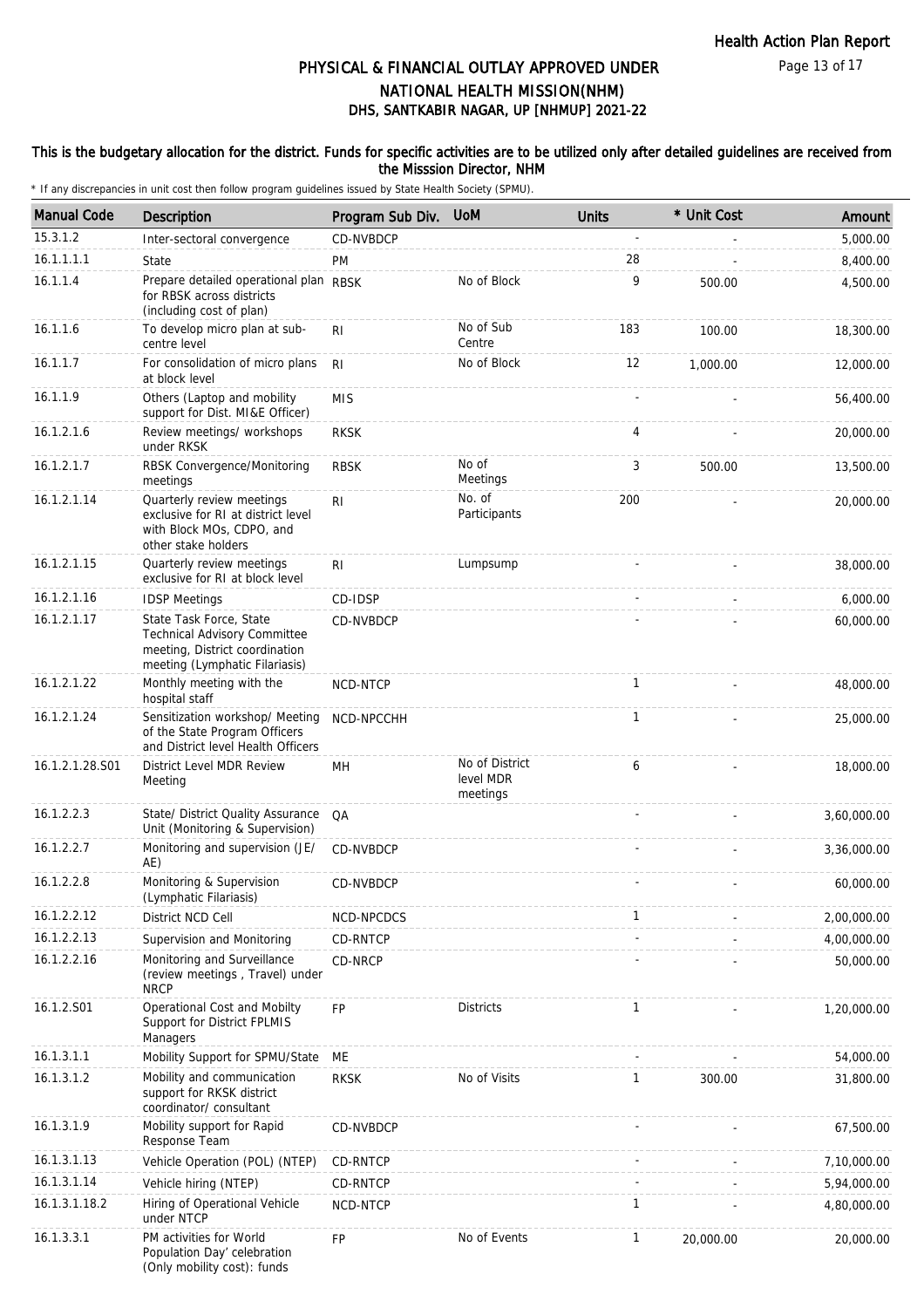Page 14 of 17

# DHS, SANTKABIR NAGAR, UP [NHMUP] 2021-22 PHYSICAL & FINANCIAL OUTLAY APPROVED UNDER NATIONAL HEALTH MISSION(NHM)

### This is the budgetary allocation for the district. Funds for specific activities are to be utilized only after detailed guidelines are received from the Misssion Director, NHM

| <b>Manual Code</b> | Description                                                                                                                                           | Program Sub Div. | <b>UoM</b>                                                      | <b>Units</b> | * Unit Cost | Amount       |
|--------------------|-------------------------------------------------------------------------------------------------------------------------------------------------------|------------------|-----------------------------------------------------------------|--------------|-------------|--------------|
|                    | earmarked for district level                                                                                                                          |                  |                                                                 |              |             |              |
| 16.1.3.3.2         | activities<br>PM activities for Vasectomy<br>Fortnight celebration (Only<br>mobility cost): funds earmarked<br>for district level activities          | <b>FP</b>        | No of Events                                                    | $\mathbf{1}$ | 5,000.00    | 5,000.00     |
| 16.1.3.3.3.S01     | Mobility Support for District -<br>M&E                                                                                                                | <b>ME</b>        | 02 Taxis hired<br>at Dist. for SS<br>@33000/Vehic<br>le         | 24           | 33,000.00   | 7,92,000.00  |
| 16.1.3.3.3.S03     | Mobilty Support for CHO TA/DA                                                                                                                         | CP               | No. of CHO                                                      |              | 500.00      | 5,49,000.00  |
| 16.1.3.3.5         | Mobility Costs for ASHA<br>Resource Centre/ASHA<br>Mentoring Group (Kindly Specify)                                                                   | CP               |                                                                 |              |             | 10,000.00    |
| 16.1.3.3.7         | Mobility Support for supervision<br>for district level officers.                                                                                      | R <sub>l</sub>   | No of Distrcts                                                  |              |             | 2,25,000.00  |
| 16.1.3.3.8         | MOBILITY: Travel Cost, POL,<br>etc. during outbreak<br>investigations and field visits for<br>monitoring programme activities<br>at DSU on need basis | CD-IDSP          |                                                                 |              |             | 3,00,000.00  |
| 16.1.3.3.9         | Monitoring, Evaluation &<br>Supervision & Epidemic<br>Preparedness (Only Mobility<br>Expenses)                                                        |                  |                                                                 |              |             | 1,98,000.00  |
| 16.1.3.3.10        | Travel expenses - Contractual<br>Staff at District level                                                                                              | CD-NLEP          |                                                                 |              |             | 25,000.00    |
| 16.1.3.3.11        | Mobility Support: District Cell                                                                                                                       | CD-NLEP          |                                                                 |              |             | 1,50,000.00  |
| 16.1.3.3.13        | Miscellaneous/ Travel                                                                                                                                 | NCD-NMHP         |                                                                 | 1            |             | 5,00,000.00  |
| 16.1.3.3.14        | <b>Enforcement Squads</b>                                                                                                                             | NCD-NTCP         |                                                                 | 1            |             | 10,000.00    |
| 16.1.3.3.16        | District NCD Cell (TA, DA, POL)                                                                                                                       | NCD-NPCDCS       |                                                                 | $\mathbf{1}$ |             | 2,00,000.00  |
| 16.1.3.3.17.S01    | Mission Parivar Vikas Campaign                                                                                                                        | <b>FP</b>        | No of<br>Campaign                                               | 28           | 1,000.00    | 28,000.00    |
| 16.1.3.3.17.S04    | Mobility Support for District<br>Maternal Health Consultant                                                                                           | <b>MH</b>        | No fo<br>Mentoring &<br>Support visit                           | 12           |             | 1,20,000.00  |
| 16.1.3.4.1         | PM activities for World<br>Population Day' celebration<br>(Only mobility cost): funds<br>earmarked for block level<br>activities                      | <b>FP</b>        | No of Events                                                    | 9            | 1,000.00    | 9,000.00     |
| 16.1.3.4.2         | PM activities for Vasectomy<br>Fortnight celebration (Only<br>mobility cost): funds earmarked<br>for block level activities                           | <b>FP</b>        | No of Events                                                    | 9            | 1,000.00    | 9,000.00     |
| 16.1.3.4.3.S01     | Mobility for Supportive<br>Supervision At Block Level-M&E                                                                                             | ME               | 01 Taxi hired<br>at Block level<br>for SS<br>@33000/Vehic<br>le |              | 33,000.00   | 35,64,000.00 |
| 16.1.3.4.3.S02     | Mobility Support &<br>Commnication cost for BCPM                                                                                                      | CP               | No. of BCPM                                                     |              | 5,100.00    | 5,50,800.00  |
| 16.1.3.4.5.S01     | Communication Cost for HWC<br>Staff                                                                                                                   | CP               |                                                                 |              |             | 4,57,500.00  |
| 16.1.4.1.1         | JSY Administrative Expenses                                                                                                                           | MH               | As per<br><b>Deliveries</b><br>Load                             |              |             | 23,25,760.00 |
| 16.1.4.1.5         | Office expenses on telephone,<br>fax, Broadband Expenses &<br><b>Other Miscellaneous</b><br>Expenditures                                              | CD-IDSP          |                                                                 |              |             | 1,14,000.00  |
| 16.1.4.1.6         | contingency support                                                                                                                                   | CD-NVBDCP        |                                                                 |              |             | 50,000.00    |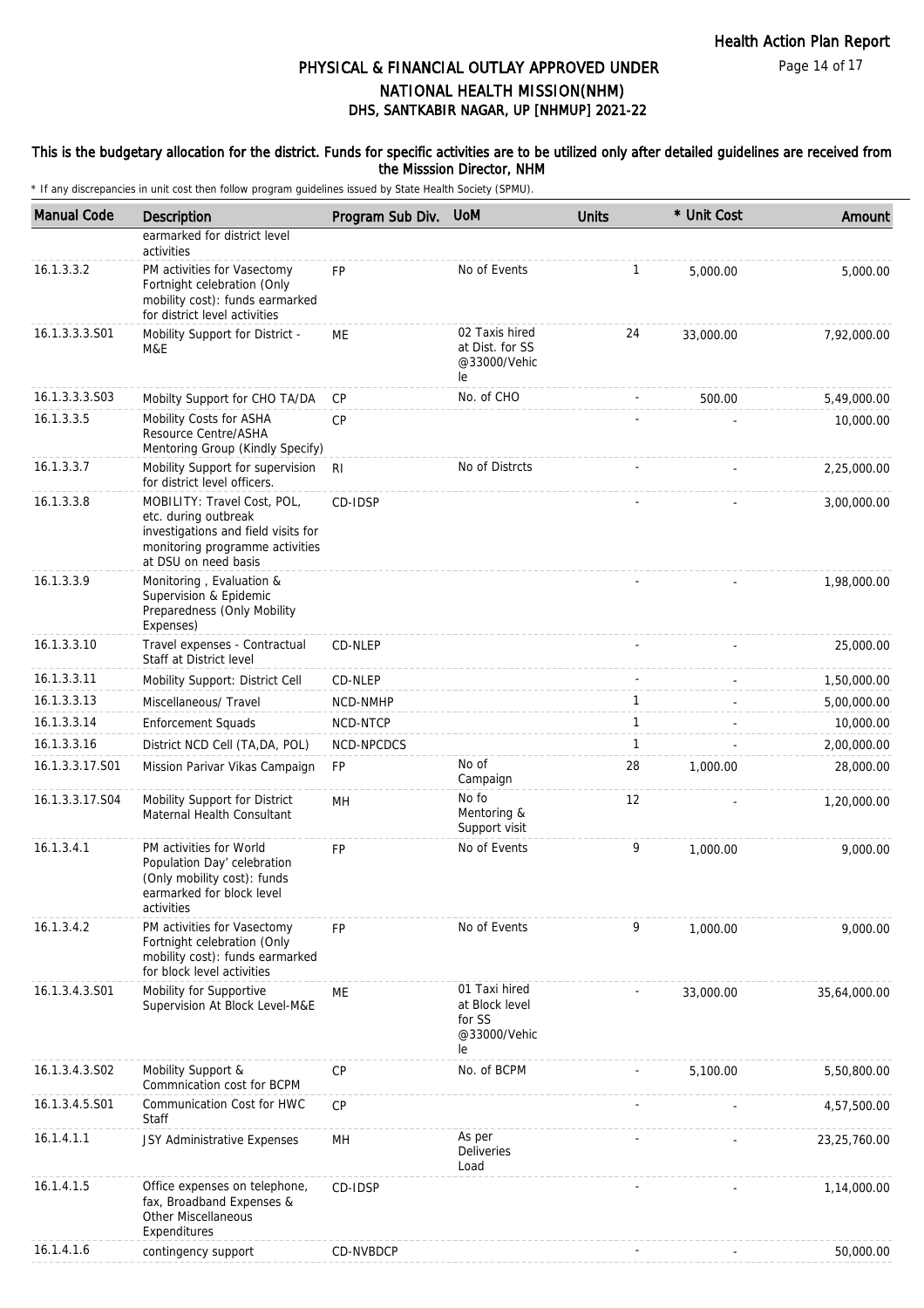Page 15 of 17

# DHS, SANTKABIR NAGAR, UP [NHMUP] 2021-22 PHYSICAL & FINANCIAL OUTLAY APPROVED UNDER NATIONAL HEALTH MISSION(NHM)

### This is the budgetary allocation for the district. Funds for specific activities are to be utilized only after detailed guidelines are received from the Misssion Director, NHM

| <b>Manual Code</b> | Description                                                                                       | Program Sub Div. | <b>UoM</b>                           | <b>Units</b> | * Unit Cost | Amount       |
|--------------------|---------------------------------------------------------------------------------------------------|------------------|--------------------------------------|--------------|-------------|--------------|
| 16.1.4.1.10        | Office Operation (Miscellaneous)                                                                  | CD-RNTCP         |                                      | ÷,           |             | 2,30,000.00  |
| 16.1.4.1.11        | Tobacco Cessation Centre (TCC): NCD-NTCP<br><b>Office Expenses</b>                                |                  |                                      | $\mathbf{1}$ |             | 1,00,000.00  |
| 16.1.4.2.1         | District Quality Assurance Unit<br>(Operational cost)                                             | QA               |                                      |              |             | 4,92,000.00  |
| 16.1.4.2.4         | Office operation & Maintenance - CD-NLEP<br>District Cell                                         |                  |                                      |              |             | 35,000.00    |
| 16.1.4.2.5         | District Cell - Consumables                                                                       | CD-NLEP          |                                      |              |             | 30,000.00    |
| 16.1.4.2.6         | Operational expenses of the<br>district centre : rent, telephone<br>expenses, website etc.        | NCD-NMHP         |                                      | 1            |             | 10,000.00    |
| 16.1.4.2.8         | District Tobacco Control Cell<br>(DTCC): Misc./Office Expenses                                    | NCD-NTCP         |                                      | $\mathbf{1}$ |             | 5,00,000.00  |
| 16.1.4.2.9         | District NCD Cell (Contingency)                                                                   | NCD-NPCDCS       |                                      | $\mathbf{1}$ |             | 1,00,000.00  |
| 16.1.4.3.1         | SNCU Data management<br>(excluding HR)                                                            | CH.              | No of Units                          | $\mathbf{1}$ | 1,00,000.00 | 60,000.00    |
| 16.1.5.2.1         | Minor repairs and AMC of<br>IT/office equipment supplied<br>under IDSP                            | CD-IDSP          |                                      |              |             | 10,000.00    |
| 16.1.5.2.4         | Vehicle Operation (Maintenance)                                                                   | <b>CD-RNTCP</b>  |                                      |              |             | 36,000.00    |
| 16.1.5.3.1         | PM activities under Micronutrient RI<br>Supplementation Programme                                 |                  | Lumpsump                             |              |             | 2,00,000.00  |
| 16.1.5.3.3         | Concurrent Audit system                                                                           | FD               |                                      |              |             | 1,08,000.00  |
| 16.1.5.3.7         | Epidemic preparedness (Dengue<br>& Chikungunya)                                                   | CD-NVBDCP        |                                      |              |             | 35,000.00    |
| 16.1.5.3.16.S05    | <b>DPMU Operational Cost</b>                                                                      | HR.              |                                      | $\mathbf{1}$ |             | 13,76,220.00 |
| 16.1.5.3.16.S06    | <b>BPMU Oprational Cost</b>                                                                       | <b>HR</b>        |                                      | 9            |             | 18,75,312.00 |
| 16.1.5.3.16.S09    | Oprational Cost for RBSK                                                                          | <b>RBSK</b>      | No of DEIC<br>Manager                | $\mathbf{1}$ | 10,000.00   | 10,000.00    |
| 16.1.5.3.16.S10    | Operational cost of RBSK-MHT                                                                      | <b>RBSK</b>      | No of Team                           | 18           | 14,000.00   | 2,52,000.00  |
| 16.1.5.3.16.S15    | Office & Administrative Expence<br>for State & District Rabies<br>Program                         | CD-NRCP          |                                      |              |             | 12,000.00    |
| 16.1.5.3.16.S18    | Office operational cost & other<br>office expences unedr NPCB                                     | NCD-NPCB         |                                      |              |             | 1,00,000.00  |
| 16.1.5.3.16.S22.   | Pol & Opex of DG set of Vaccine<br>Storage at District level & other<br>Cold Chain Point under RI | <b>RI</b>        | <b>Districts</b>                     |              | 1,20,000.00 | 1,20,000.00  |
| 16.1.5.3.16.S25    | Operational Cost for District<br>Maternal Health Consultant                                       | MH               | No of monthly<br>operational<br>cost |              |             | 1,20,000.00  |
| 16.2.1.S02         | Data Entry Operator                                                                               | FP               | No of<br>HR/MONTH                    | $\mathbf{1}$ | 14,071.00   | 2,55,259.00  |
| 16.2.1.S11         | Contigency District PCPNDT Cell                                                                   | <b>FP</b>        | No of<br>District/Month              | $\mathbf{1}$ | 5,000.00    | 5,000.00     |
| 16.2.2.S03         | District Level Mobility Support<br>for PNDT Team                                                  | FP               | No of Distrcts                       | $\mathbf{1}$ | 50,000.00   | 50,000.00    |
| 16.3.2.S01         | Mobility Support for HMIS &<br><b>MCTS Block Level</b>                                            | <b>MIS</b>       |                                      | 9            |             | 32,400.00    |
| 16.3.3.S01         | Operational cost for HMIS &<br>MCTS-AMC                                                           | <b>MIS</b>       |                                      |              |             | 83,600.00    |
| 16.3.3.S02         | Operational cost for HMIS &<br>MCTS-Internet                                                      | <b>MIS</b>       |                                      |              |             | 1,08,000.00  |
| 16.3.3.S03         | Operational cost for HMIS &<br>MCTS-Office Expenditure                                            | <b>MIS</b>       |                                      |              |             | 1,62,000.00  |
| 16.3.3.S04         | Operational cost for HMIS &<br>MCTS-Recurring Charges for<br><b>ANMOL Tablet</b>                  | <b>MIS</b>       |                                      | 206          |             | 7,41,600.00  |
| 16.4.2.1.1.S01     | District Programme Manager                                                                        | <b>HR</b>        |                                      | 1            |             | 6,61,632.00  |
| 16.4.2.1.1.S02     |                                                                                                   |                  |                                      | 1            |             |              |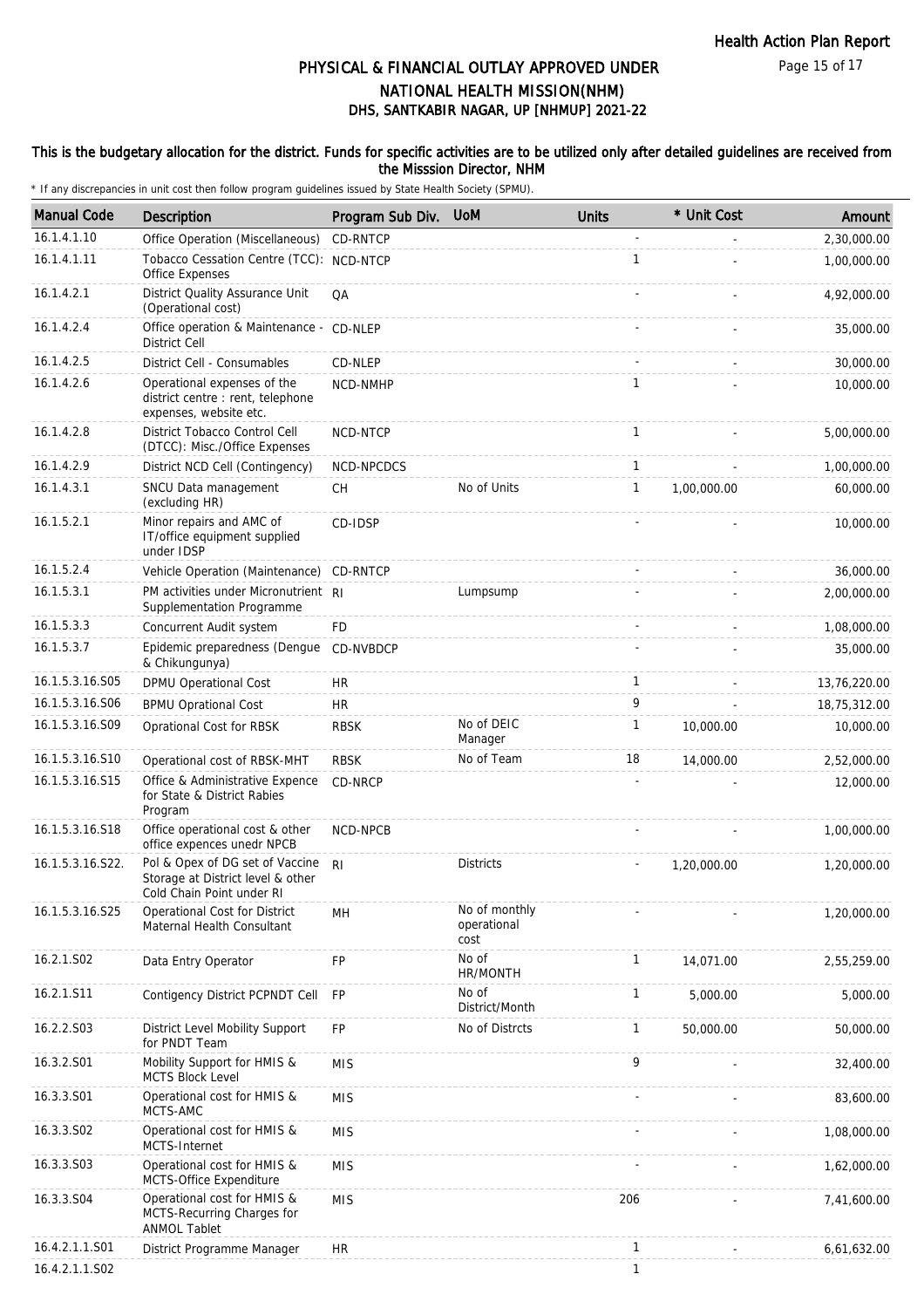Page 16 of 17

# DHS, SANTKABIR NAGAR, UP [NHMUP] 2021-22 PHYSICAL & FINANCIAL OUTLAY APPROVED UNDER NATIONAL HEALTH MISSION(NHM)

### This is the budgetary allocation for the district. Funds for specific activities are to be utilized only after detailed guidelines are received from the Misssion Director, NHM

| <b>Manual Code</b> | Description                                                                        | Program Sub Div. | <b>UoM</b>                             | <b>Units</b> | * Unit Cost | Amount         |
|--------------------|------------------------------------------------------------------------------------|------------------|----------------------------------------|--------------|-------------|----------------|
|                    | <b>District Community Process</b><br>Manager                                       | <b>HR</b>        |                                        |              |             | 5,38,488.00    |
| 16.4.2.1.1.S04     | District Accounts Manager                                                          | <b>HR</b>        |                                        | 1            |             | 5,38,488.00    |
| 16.4.2.1.1.S05     | District Data Cum Account<br>Assistant                                             | <b>HR</b>        |                                        | $\mathbf{1}$ |             | 3,67,548.00    |
| 16.4.2.1.1.S06     | DEIC manager                                                                       | <b>RBSK</b>      |                                        | 1            |             | 5,02,080.00    |
| 16.4.2.1.1.S09     | Support Staff                                                                      | HR.              |                                        | $\mathbf{1}$ |             | 2,00,775.00    |
| 16.4.2.1.1.S11     | District M I & E Officer                                                           | <b>MIS</b>       |                                        |              |             | 1,80,000.00    |
| 16.4.2.1.2.S01     | <b>RKSK Consultant</b>                                                             | <b>RKSK</b>      |                                        | 1            |             | 3,80,369.00    |
| 16.4.2.1.2.S02     | District Consultant (MH)                                                           | MH               | No of District<br><b>Consultant MH</b> | 1            |             | 5,29,200.00    |
| 16.4.2.1.2.S04     | District Hospital Quality Manager QA                                               |                  |                                        | $\mathbf{1}$ |             | 5,87,100.00    |
| 16.4.2.1.2.S05     | <b>District Consultant Quality</b><br>Assurance                                    | QA               |                                        | 1            |             | 7,33,000.00    |
| 16.4.2.1.8.S01     | Programme cum Admin. Asst.                                                         | QA               |                                        | $\mathbf{1}$ |             | 2,34,915.00    |
| 16.4.2.2.2.S01     | District Epidemiologist-CD-IDSP                                                    | CD-IDSP          |                                        |              |             | 8,78,632.00    |
| 16.4.2.2.2.S04     | District AES/JE Consultant                                                         | CD-NVBDCP        |                                        | $\mathbf{1}$ |             | 2,40,000.00    |
| 16.4.2.2.3.S01     | Programme Assistants/District<br>Technical Assitant-CD-NVBDCP-<br>AES/JE           | CD-NVBDCP        |                                        | 1            |             | 2,87,639.00    |
| 16.4.2.2.4.S01     | Sr PMDT-TB HIV Coodinators                                                         | CD-RNTCP         |                                        |              |             | 4,68,846.00    |
| 16.4.2.2.4.S02     | PPM Coordinator-RNTCP                                                              | CD-RNTCP         |                                        |              |             | 4,69,000.00    |
| 16.4.2.2.4.S03     | District Programme Coordinator-<br><b>RNTCP</b>                                    | CD-RNTCP         |                                        |              |             | 5,59,000.00    |
| 16.4.2.2.5.S01     | District Data Manager-CD-IDSP                                                      | CD-IDSP          |                                        |              |             | 3,40,300.00    |
| 16.4.2.2.6.S01     | Senior Treatment<br>Supervisor(STS)                                                | CD-RNTCP         |                                        |              |             | 38,13,370.00   |
| 16.4.2.2.6.S03     | Senior TB Lab Supervisor(STLS)                                                     | CD-RNTCP         |                                        |              |             | 15,68,370.00   |
| 16.4.2.2.7.S01     | Accountant- Full time                                                              | CD-RNTCP         |                                        |              |             | 3,85,000.00    |
| 16.4.3.1.1.S01     | Block Programme Manager                                                            | <b>HR</b>        |                                        | 9            |             | 36, 38, 952.00 |
| 16.4.3.1.1.S02     | <b>Block Account Manager</b>                                                       | HR.              |                                        | 9            |             | 27,89,178.00   |
| 16.4.3.1.1.S03     | <b>Block Community Process</b><br>Manager                                          | <b>CP</b>        |                                        |              |             | 26,49,177.00   |
| 16.4.3.1.9.S03     | Data Entry Operator-HR                                                             | HR.              |                                        | 1            |             | 2,78,520.00    |
| 16.4.3.1.9.S04     | Data Entry Operator-MCTS OPR<br>820 MIS                                            | <b>MIS</b>       |                                        | 9            |             | 23,72,976.00   |
| 16.4.3.1.9.S05     | Data Entry Operator-MIS<br>Outsource                                               | <b>MIS</b>       |                                        | 3084         |             | 15,420.00      |
| 16.4.3.1.9.S07     | Data Entry Operator-RI                                                             | R <sub>l</sub>   |                                        |              |             | 2,37,510.00    |
| 16.4.3.1.9.S08     | Data Entry Operator-RNTCP                                                          | CD-RNTCP         |                                        |              |             | 3,45,000.00    |
| 16.4.3.1.9.S11     | Data Entry Operator- CD-IDSP                                                       | CD-IDSP          |                                        |              |             | 22,88,668.00   |
| 16.4.3.1.9.S13     | Data Entry Operator- NBCP-<br><b>District</b>                                      | NCD-NPCB         |                                        |              |             | 1,60,606.00    |
| 16.4.3.1.9.S18     | Data Entry Operator -CD-AES/JE                                                     | CD-NVBDCP        |                                        | 1            |             | 2,50,609.00    |
| 17.2.1             | Telemedicine/ teleconsultation<br>facility under Ayushman Bharat<br>H&WC           | <b>CP</b>        |                                        |              |             | 14,46,000.00   |
| 17.8.S05           | Internet Cost to ASHA & AF at<br><b>HWC</b>                                        | <b>CP</b>        | No of ASHA &<br>AF                     |              | 200.00      | 13,39,200.00   |
| 18.1.2             | Increasing accessibility and avail FP<br>of FP services at pub health<br>providers |                  | No of FDOS                             | 31           |             | 3,25,500.00    |
| 18.1.4             | Counseling training for Service<br>Provider                                        | <b>FP</b>        | No of Batch                            | $\mathbf{1}$ | 15,400.00   | 15,400.00      |
| U.1.1.1.2          | Support for implementation of<br><b>NVBDCP</b>                                     | CD-NVBDCP        |                                        |              |             | 2,13,400.00    |